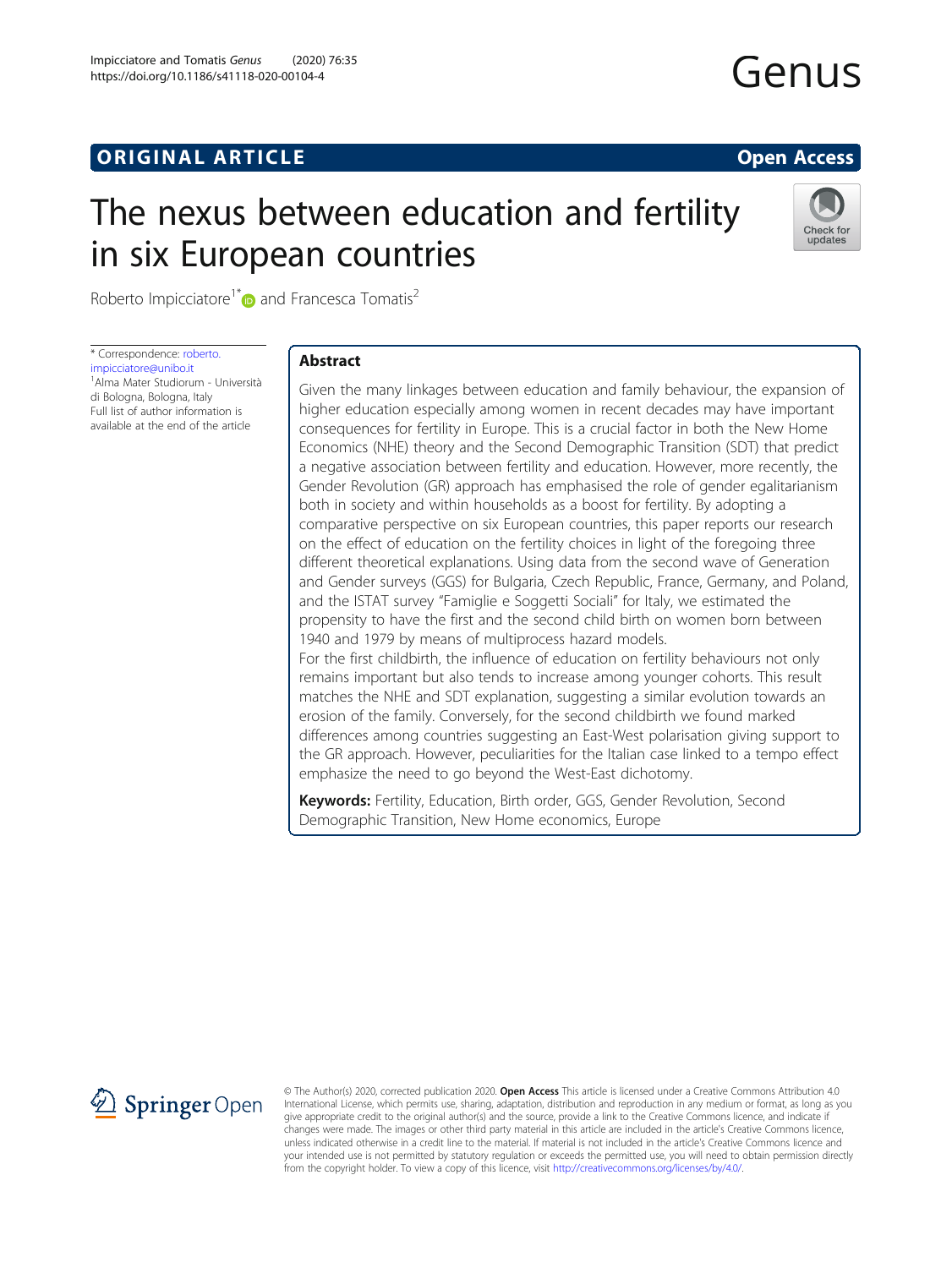# Introduction

In many Western and Eastern European countries, the number of highly educated women reaching the reproductive age has in recent decades been exceeding the number of highly educated men (Vincent-Lancrin, [2008\)](#page-19-0). Given the many linkages between education and family behaviour, this may have important consequences for fertility (Van Bavel [2012](#page-19-0)). General and consistent findings relate to the postponement of parenthood and low total fertility rates due to the expansion of higher education especially among women (Sobotka [2004](#page-19-0); Ní Bhrolcháin and Beaujouan [2012](#page-18-0); Basten, Sobotka and Zeman [2014](#page-17-0)). This is a crucial factor in both the New Home Economics (NHE) theory (Becker [1965](#page-17-0), [1981](#page-17-0)) and the Second Demographic Transition (SDT) (van de Kaa [1987](#page-19-0); Lesthaeghe [1995](#page-18-0)). In fact, both theories predict a negative association between fertility and education. However, more recently, the Gender Revolution (GR) approach has emphasised the role of gender egalitarianism both in society and within households as a boost for fertility. In particular, this framework has highlighted that the negative relationship between women's education and fertility is weakening and, in some contexts, it is even turning positive (Esping-Andersen and Billari [2015](#page-17-0); Goldscheider, Bernhardt and Lappegård. [2015\)](#page-17-0). The spread of the dual-earner family, which is substituting the male breadwinner family model, is generating a change for both women and men. On the one hand, women are expected to contribute to the household income through activity in the paid labour market; on the other hand, men are more involved in household chores and childcare.

The vast literature on the relation between education and fertility provides little support for predictions stemmed from the three theories, also because, with few exceptions (Wood et al. [2014\)](#page-19-0), it mainly focuses on national territory without taking into account the differences between European countries. Although the postponement of first child among more educated is a widespread phenomenon, the association between women's educational attainment and the propensity to have a second childbirth emerged as negative in some Eastern European countries (Oláh [2003,](#page-18-0) Rieck [2006,](#page-19-0) Perelli-Harris [2008](#page-19-0) and Mureşan [2007](#page-18-0)) and positive in Nordic countries (Gerster et al. [2007](#page-17-0); Hoem and Hoem [1989;](#page-18-0) Kravdal [2007](#page-18-0); Vikat [2004](#page-19-0); Wood et al. [2014](#page-19-0)), in Central Europe, UK and Italy (Köppen [2006;](#page-18-0) Kreyenfeld and Zabel [2005](#page-18-0); Kulu and Washbrook, [2014](#page-18-0); Impicciatore and Dalla Zuanna [2017\)](#page-18-0). The discrepancy in empirical findings between Eastern countries and the rest of Europe calls for a more in-depth analysis of the interrelationship between childbearing and women's educational attainment by adopting a comparative perspective.

Thus, the main aim, and the first (theoretical) contribution, of the paper is to study the association between educational level and the transition to first and second birth from a comparative perspective. More specifically, we observed this link in light of the three aforementioned perspectives (NHE, SDT, GR) comparing six European countries (Bulgaria, Czech Republic, France, Germany, Italy and Poland) in order to outline possible convergences (or divergences) among them. We also give a second (methodological) contribution, by using multi-process models in order to account for unobserved variables usually interpreted as preferences towards having children, values and attitudes that may simultaneously affect both fertility tempo and quantum.

The sections of the paper are organised as follows. In the "Theoretical underpinnings and research hypotheses" section, we introduce and discuss the theoretical background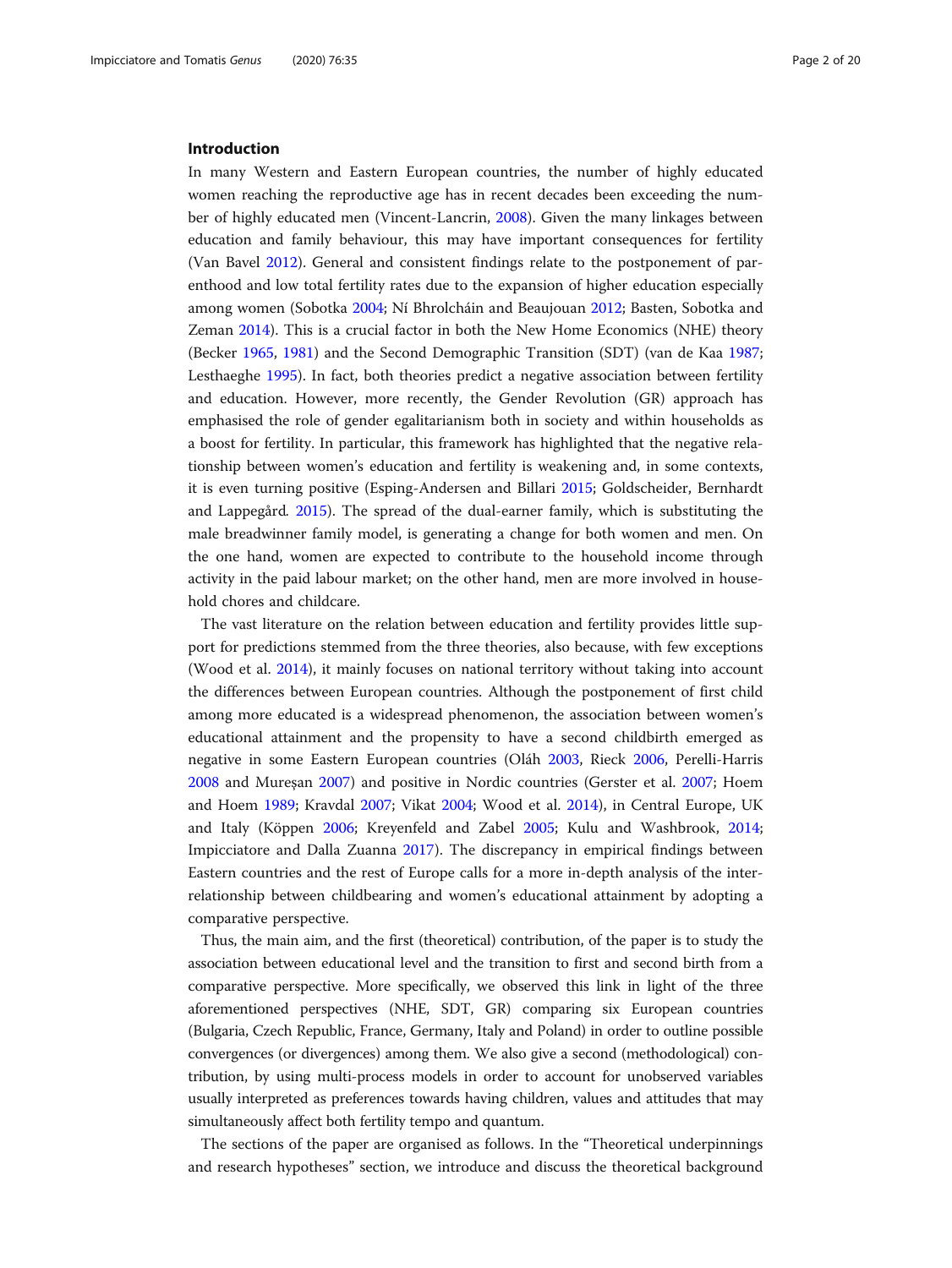related to the education/fertility nexus in the literature and we formulate our research hypotheses. The "Data, variables and methods" section contains a description of the data and methods used in the analysis. In the "Multiprocess hazard models" section, we report the results of multivariate models. Finally, the "Discussion" section provides some concluding remarks and discusses potential directions for future research.

# Theoretical underpinnings and research hypotheses

# Gender roles and value orientation

The link between education and fertility has been one of the main interests of demographic research because education is considered an important indirect determinant of fertility behaviour (Bongaarts [1978\)](#page-17-0). Education has ambivalent aspects: it is strongly associated with occupational success and also reflects cultural resources that influence individuals' preferences for specific partners and family pathways in general (Basu [2002](#page-17-0); Blossfeld and Timm [2003](#page-17-0)). In fact, the debate on the links between higher education and fertility is very rich and the literature provides explanations for both positive and negative associations. If we consider educational attainment as a proxy for social status and income, the positive association—also known as "income effect"—can be interpreted on adopting an evolutionary perspective whereby higher social class couples have more children because they have better chances of raising them. On the one hand, in fact, lower fertility among poorer classes would decrease the load of supporting offspring and increase the chances of survival for themselves and their children. On the other hand, higher fertility would strengthen the upper class, increasing the probability of offspring survival and cohort replacement (Skirbekk [2008\)](#page-19-0). Skirbekk [\(2008\)](#page-19-0) also suggests that in the demographic ancien régime, there was a clear positive relation between social status and number of children. After the demographic transition, characterised by both the decline in infant mortality and the decrease in fertility, a neutral or negative status-fertility relation emerged probably encouraged by the increasing opportunity costs among people with higher income and social status.

The New Home Economics (NHE) theory (Becker [1965](#page-17-0), [1981](#page-17-0)) highlights the strong difference in gender roles in the post-war nuclear family in Western societies, with the male as the breadwinner and the female as the homemaker and caretaker. In line with Becker's theory, where individuals behave rationally and the demand for children increases with higher income levels (Becker [1981](#page-17-0)), this model is shown to be the most efficient because it maximises the utility of the household. In fact, Becker's theory of fertility is a basic demand model applied to family decision-making (Becker [1960,](#page-17-0) [1981](#page-17-0)): the higher the income, the lower the relative cost of an additional child. However, the resulting positive effect on the demand for children may be cancelled for two reasons: firstly, couples may prefer consumer goods (a new house, a new car) over an additional child; secondly, as family income increases, opportunity costs may also increase because, for instance, children are time demanding. Thus, the result may be a shift in demand away from children (Esping-Andersen [2013](#page-17-0)). This approach reveals relevant implications on gender differences: among women, the higher the income (and the educational level) the lower the fertility, because of the increasing opportunity cost of childbearing (the so-called substitution effect). Conversely, among men, the higher the income (and education) the higher the fertility, because of the higher resources to deal with the direct cost of children (the so-called income effect).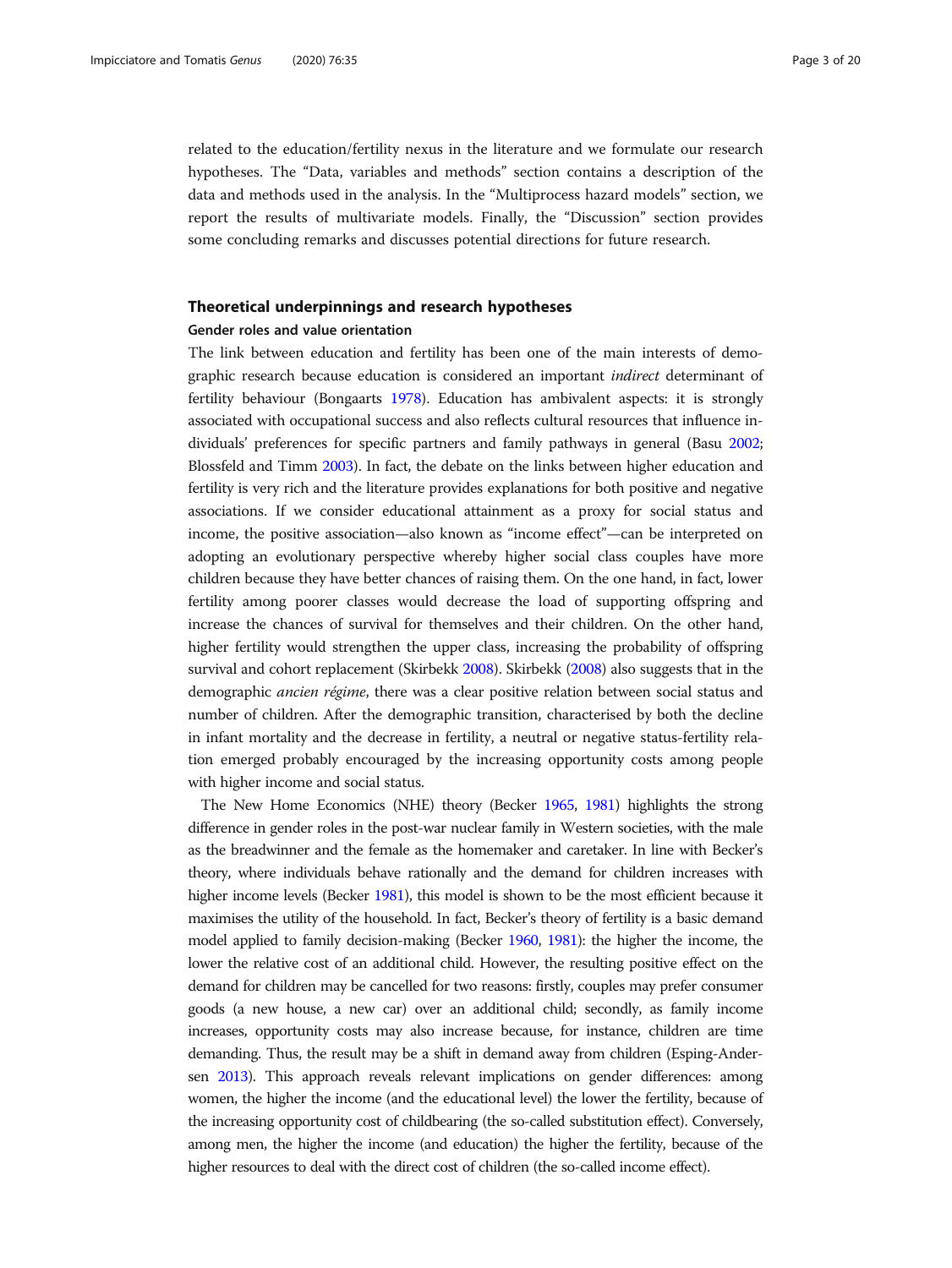The specialisation model has been criticised for being too risky as a strategy for maximising household utility (Oppenheimer [1997](#page-18-0)). For example, in the case of an accident or illness, a member of the household cannot fulfil his/her tasks and the utility is not maximised. From the economic perspective, also important is the trade-off between quality and quantity of the number of children (Becker [1981](#page-17-0); Becker and Lewis [1973](#page-17-0)) based on the assumption that higher income levels may not necessarily lead to having more children, but rather to having children of higher quality. According to this approach, quality is preferred to quantity in particular by highly educated couples that reduce fertility in order to ensure better living standards for their children.

A different perspective is adopted by the Second Demographic Transition (SDT) theory (van de Kaa [1987](#page-19-0); Lesthaeghe [1995](#page-18-0)), which emphasises the role of a cultural shift in Western societies towards a more individualistic lifestyle and the spread of post-materialist values. According to this approach, having children is one among various possible choices, and the preference to have a(nother) child becomes weaker as education increases. This leads to the expectation that highly educated people are more likely to be forerunners of demographic change (Lesthaeghe and Surkyn [1988\)](#page-18-0).

However, according to gender theories (McDonald [2000a,](#page-18-0) [2000b\)](#page-18-0), there is not the traditional inverse relationship whereby greater female emancipation leads to low fertility. On the contrary, higher fertility rates are associated with gender equality at macro-level and with gender equity at micro-level. In many countries, women have reached levels of education and employment rates similar to those of men; however, in the domestic sphere, they still face a strict division of tasks with their partners that is deeply unbalanced and anchored to a patriarchal model. One way to achieve their professional aspirations and take advantage of the opportunities, therefore, is the decision to reduce the number of children. The gender equity or Gender Revolution (GR) approach has been developed by Goldscheider, Bernhardt and Lappegård ([2015](#page-17-0)), Esping-Andersen ([2009](#page-17-0), [2016\)](#page-17-0) and Esping-Andersen and Billari ([2015](#page-17-0)). These authors suggest that the link between gender equity and family outcomes is driven by the revolution of women's roles. In particular, Goldscheider and colleagues observe that gender revolution has two stages. In the first one, women begin to participate in the labour market and educational systems, and they start to enter political institutions. As a result, there is an increase in divorce rates and postponement of childbearing, especially among higher-educated and career-oriented women. In the second stage, women's new roles are socially accepted by society and, in turn, men begin to be more involved in housework and childcare. According to this approach, this new situation leads to a reversal in the trends of fertility rate and stability of unions.

#### Unravelling the complex link between education and fertility

Some factors should be considered in order to disentangle the link between education and fertility. The first concerns the role of enrolment in education and attainment (Lappegård and Rønsen [2005](#page-18-0); Kravdal [2007](#page-18-0)). Several studies suggest that low fertility during educational enrolment may be due to the difficulty of reconciling life and work and, moreover, to both a lack of economic resources and to social norms that discourage parents from having a child before finishing their educations (Hoem [1986](#page-18-0); Blossfeld and Huinink [1991](#page-17-0); Ní Bhrolcháin and Beaujouan [2012](#page-18-0); Thalberg [2013](#page-19-0)). Furthermore, a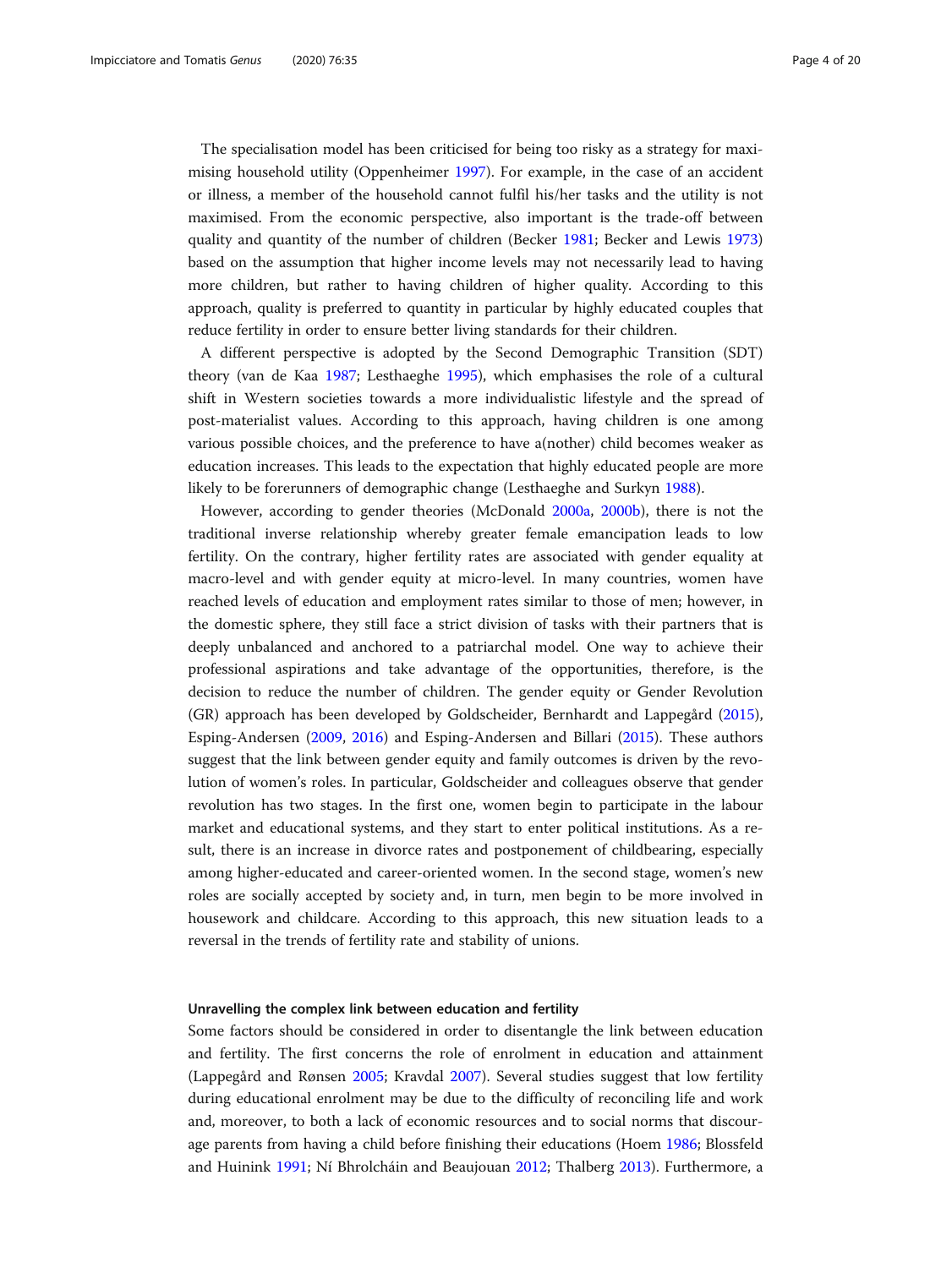long period in education can lead to a lower probability of eventual childbirth because of the shortening of the potential fertility window (Lappegård and Rønsen [2005](#page-18-0)). The general postponement of parenthood is associated with a higher probability of remaining childless, especially for women. Given that the most educated women leave school later than those with low educations, there may be higher fertility among those with higher educational attainment net of enrolment because of biological pressure on women to have children before the reduction in fecundity (Kravdal [2001;](#page-18-0) Kravdal [2007](#page-18-0)). This may be reflected not only in the intensity of having the first child after finishing education, but also in the timing of subsequent children (Bartus et al. [2013](#page-17-0); Kreyenfeld [2002\)](#page-18-0). Likewise, some research suggests that social norms dissuade women from having children at older ages (Billari et al. [2011;](#page-17-0) Rindfuss and Bumpass [1976\)](#page-19-0).

Secondly, it is important to consider different birth orders separately. In the literature, there is a consensus on the positive effect of higher education on the postponement of the propensity to become a mother both at macro-level (Kohler, Billari and Ortega [2002;](#page-18-0) Rindfuss, Morgan and Offutt [1996;](#page-19-0) Wilkie [1981](#page-19-0)) and at micro-level (Billari and Philipov [2004](#page-17-0); Bloemen and Kalwij [2001](#page-17-0); Ermisch and Ogawa [1994](#page-17-0); Nicoletti and Tanturri [2008\)](#page-18-0). The delay of motherhood is often associated with a higher risk of remaining childless (Kneale and Joshi [2008](#page-18-0); Schmidt et al. [2012](#page-19-0)). Moreover, having the first child at an older age and remaining childless is more common among highly educated women (Kneale and Joshi [2008;](#page-18-0) Kreyenfeld and Konietzka [2008;](#page-18-0) Barthold, Myrskylä and Jones. [2012;](#page-17-0) Hopcroft [2015\)](#page-18-0). Focusing on the second or higher birth order, previous research report contradictory results with a higher degree of heterogeneity among countries (Wood et al. [2014](#page-19-0)). Nevertheless, a nonnegative or even positive educational gradient has been found in different contexts such as Sweden (Hoem and Hoem [1989;](#page-18-0) Olah [2003](#page-18-0)), Norway (Kravdal and Rindfuss [2008\)](#page-18-0), Denmark (Gerster et al. [2007](#page-17-0)), Finland (Vikat [2004](#page-19-0)), Estonia (Klesment and Puur [2010\)](#page-18-0), Austria (Hoem, Prskawetz and Neyer [2001](#page-18-0)), France (Köppen [2006\)](#page-18-0), Germany (Kreyenfeld [2002](#page-18-0); Köppen [2006](#page-18-0)), United Kingdom (Kulu and Washbrook, [2014](#page-18-0); Kreyenfeld and Zabel [2005\)](#page-18-0), and Italy (Impicciatore and Dalla Zuanna [2017](#page-18-0)),

Such a positive association between education and second birth cannot be explained by resorting either to the NHE theory or to the SDT explanation. In fact, as we stated above, the former suggests that efficiency is guaranteed by skill complementarities and task specialisation within couples. If women pursue their careers, the opportunity cost of motherhood is no longer sustainable and, in short, the erosion of the family is due to women's pursuit of employment. The latter observes the spread of postmodern values and underlines that these new values erode the traditional views of the family and promote more individualistic lifestyle options. These two approaches, albeit from two different points of view, suggest a similar evolution towards a "less family" scenario characterised by fewer marriages and children and greater couple instability. Nonetheless, empirical evidence seems to contradict both NHE and SDT also because the fertility rate is now positively associated with economic development and income (Ahn and Mira [2002](#page-17-0); Sleebos [2003](#page-19-0); Myrskylä, Kohler and Billari [2009\)](#page-18-0), two factors that are strictly correlated with the spread of higher education.

In order to explain this positive effect of higher education on second childbirth, we can cite different interpretations.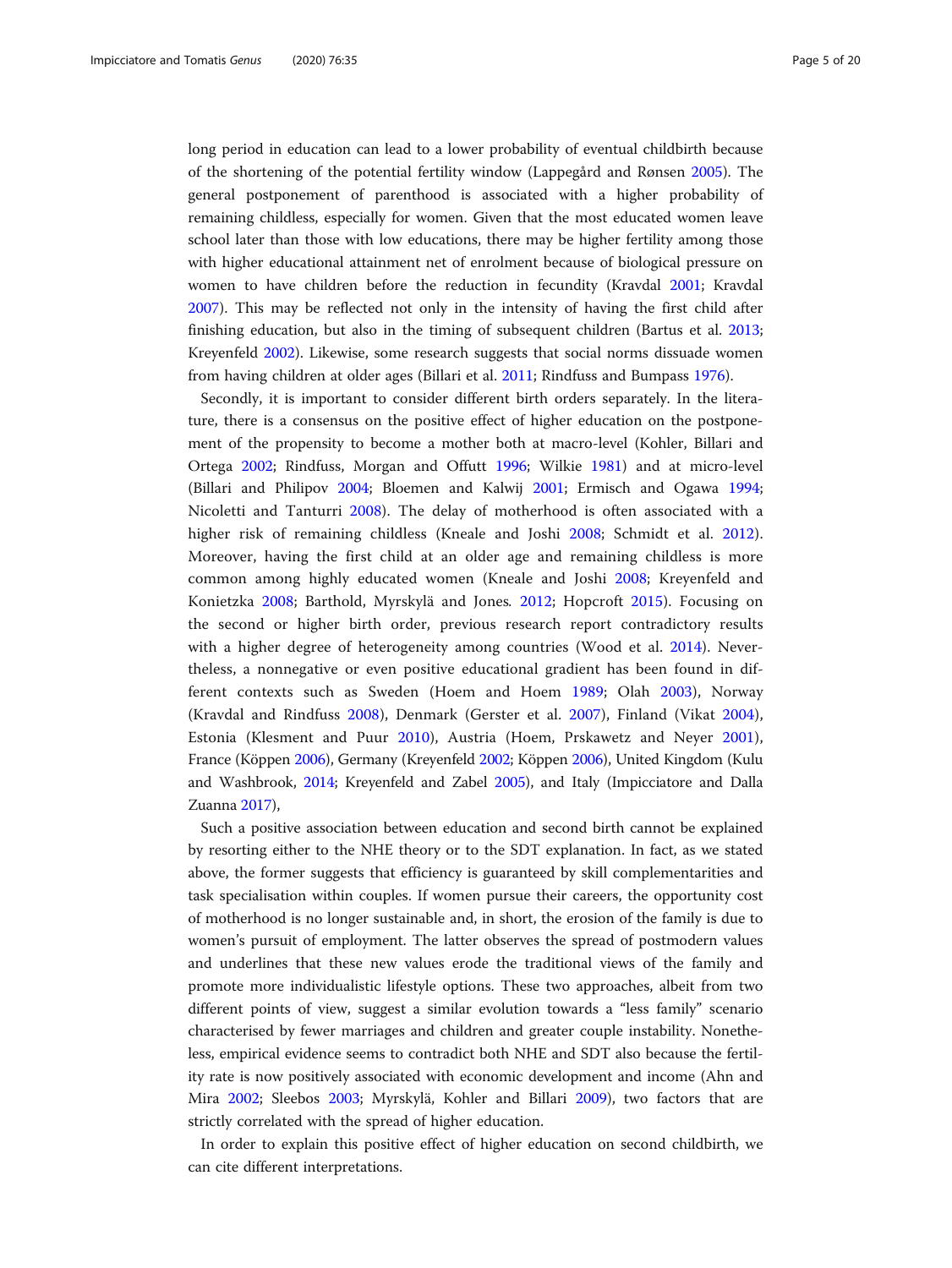Firstly, more educated women who had a first child may not be particularly career-oriented (Mott and Shapiro [1983;](#page-18-0) Sobotka and Testa [2008](#page-19-0); Wilkie [1981](#page-19-0)). In fact, high-educated mothers may be a "selected" group with a higher family orientation (and less career orientation) with respect to the population of highly educated women. Family forms are polarised in some countries, and highly educated women either remain childless or have more than one child (Köppen [2006\)](#page-18-0).

Secondly, the level of gender equity that helps women to combine work and family life may have a key role. McDonald [\(2000a](#page-18-0), [2000b](#page-18-0)) suggests that an increase in fertility can be observed in contexts where gender equity is high. In addition, we can link the gender equity perspective with education, emphasising that equity within couples is more common among higher educated individuals (Duvander and Andersson [2006;](#page-17-0) Brodmann, Esping-Andersen and Güell [2007](#page-17-0); Duvander, Lappegard and Andersson [2010](#page-17-0)). These couples share housework and childcare, and the man's involvement helps the woman to reduce her workload. This has an effect on second and third births.

Finally, another explanation for the higher propensity to have a second child among higher educated women takes into account the timing at the first birth. Given the difficulties in combining participation in the educational system and raising children, higher educated women tend to enter to motherhood later in life (Nı´ Bhrolcháin and Beaujouan [2012\)](#page-18-0), and this can accelerate their subsequent childbearing (Kreyenfeld [2002](#page-18-0)). The resulting tempo effect, usually termed "timesqueeze", can inflate the hazard for the second child among higher qualified women. This mechanism can be explained considering that higher educated women have less time at their disposal before reaching the biologically determined age limit of fertility and this might induce them to accelerate their subsequent childbearing. However, alternative explanations have been suggested in the literature. Firstly, age norms may become particularly relevant among highly educated women pushing them to catch up with their less educated peers (Van Bavel and Nitsche [2013;](#page-19-0) Van Bavel and Różańska-Putek [2010\)](#page-19-0). Secondly, for highly educated women, it may be rational to space their children closely together in order to resume employment shortly after childbearing and then minimising the risks of a devaluation of their skills and competences in the labour market (Cigno and Ermisch [1989](#page-17-0); Taniguchi [1999](#page-19-0)).

It should be noted that a delay in the first childbirth may result in an acceleration in the second childbirth even though the desired number of children remain similar regardless the level of education. In other words, accelerating the timing of the second birth does not necessarily translate into higher propensity to have a higher number of children and finding a positive association between education and the hazard for the second birth does not necessarily mean a positive association between education and the propensity to have a second birth.

Time-squeeze effect has been noticed in particular in Southern Europe, whereas it is not clearly supported in other European areas (Gerster et al. [2007;](#page-17-0) Klesment et al. [2014](#page-18-0); Klesment and Puur [2010;](#page-18-0) Kreyenfeld [2002\)](#page-18-0). In Italy, in particular, the timesqueeze effect may more than compensate for the lowest progression ratio to second birth among the highly educated (Klesment et al. [2014\)](#page-18-0).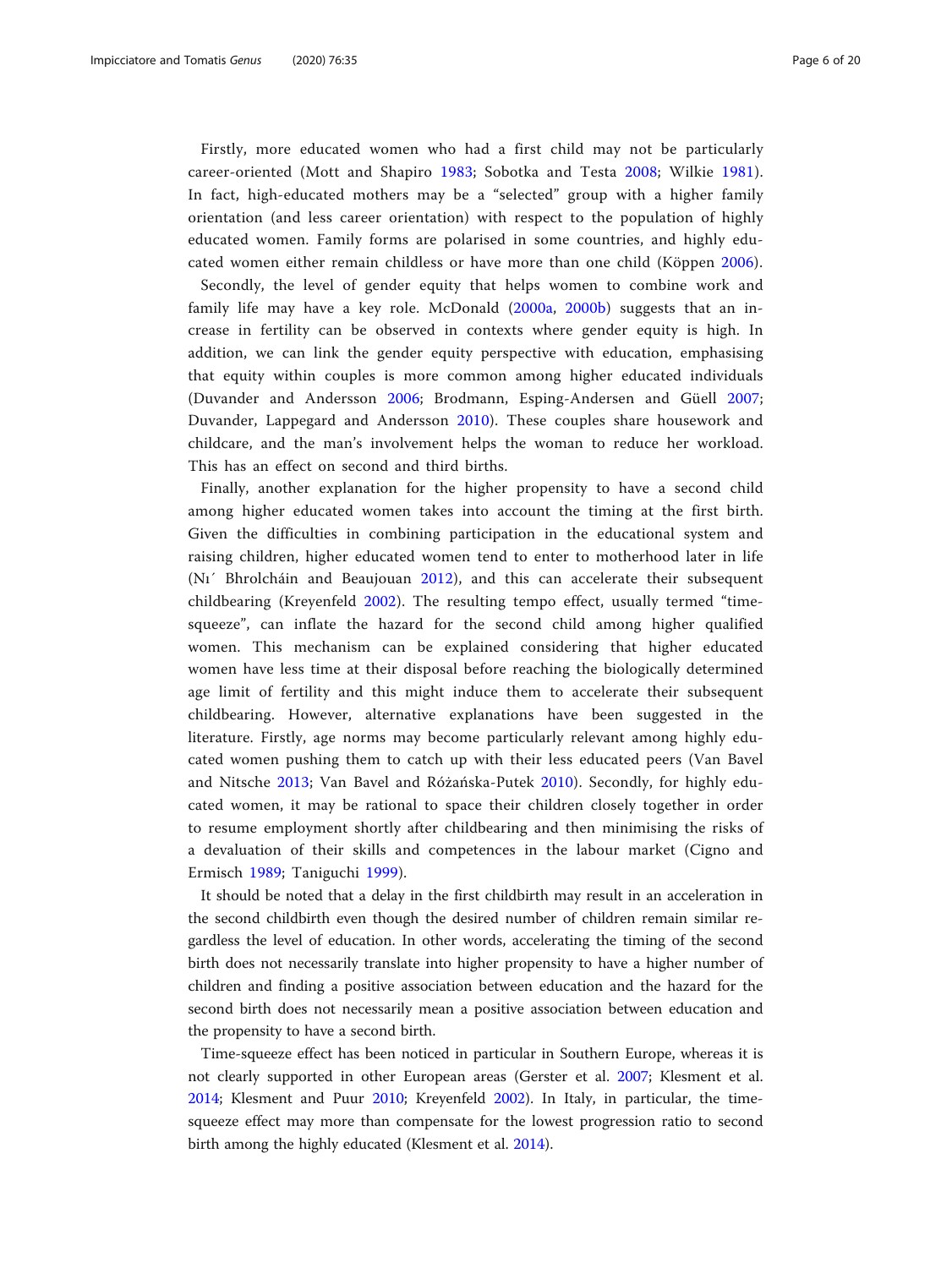#### The European context: convergence or divergence?

Starting from the gender equity approach, Esping-Andersen and Billari [\(2015\)](#page-17-0) theorised a transition from the Becker equilibrium, which is characterised by a strict division of paid and unpaid work and where the male-breadwinner model prevails, to the genderegalitarian equilibrium. Esping-Andersen [\(2016\)](#page-17-0) suggests that the revolution of women's roles is irreversible, so that in advanced democratic countries the new equilibrium should emerge. This approach, taking into account gender equity, suggest that both the decline and the rebound in the level of fertility are driven by the same group: higher educated women, who are leading the revolution. They follow their career aspirations, enter the labour market and are the first to encounter difficulties in combining work and family. In the second stage, this revolution causes a rise in the opportunity costs of motherhood, in particular among higher educated people. However, more educated women have better possibilities to balance work and family and are more likely to have partners that adopt more egalitarian norms, with whom they share domestic tasks.

Regarding European countries, the change in women's role is still incomplete and the new gender-equality model is far from being dominant (Esping-Andersen [2009](#page-17-0)). Assuming that the balancing between professional work and family life is the key to understanding different fertility levels, not just at the micro-level within particular populations but also at the cross-country level in Europe, we need to observe the difference between countries with high versus low compatibility of paid work and parenting. This kind of heterogeneity may have important effects on the propensity to have a second or a third child. Inflexible labour markets and inadequate availability of childcare facilities may increase the opportunity costs of parity progression whereas, the opposite may emerge whether childcare is supported by welfare states and it is culturally acceptable to use it even with very young children (Kohler, Billari and Ortega [2006](#page-18-0); Rindfuss et al. [2007](#page-19-0)).

Since the 1980s, evidence from previous studies has shown a geographic difference between Western and Eastern European countries. Differently from other European areas (see the "Unravelling the complex link between education and fertility" subsection), in Eastern Europe the association between women's educational attainment and second/third birth transition emerge as negative or, at least, non-positive. This has been revealed for Hungary (Oláh [2003\)](#page-18-0), Russia (Rieck [2006](#page-19-0)), Ukraine (Perelli-Harris [2008](#page-19-0)) and Romania (Mureşan [2007](#page-18-0)). In these studies, the negative educational gradient have been linked to the downsizing of policies designed to facilitate the combination between parenting and employment, the reduction of child-care benefits, the increased returns from education and the exposure to new ideas (Klesment and Puur [2010](#page-18-0)).

# Research hypotheses

Following the existing literature and according to the available data, we formulated four general hypotheses:

H1) Negative impact on first childbirth. Assuming that higher educated women postpone first childbirth or remain childless in order to achieve higher positions in the labour market, we expected to find the persistence of negative effects of education across countries and cohorts.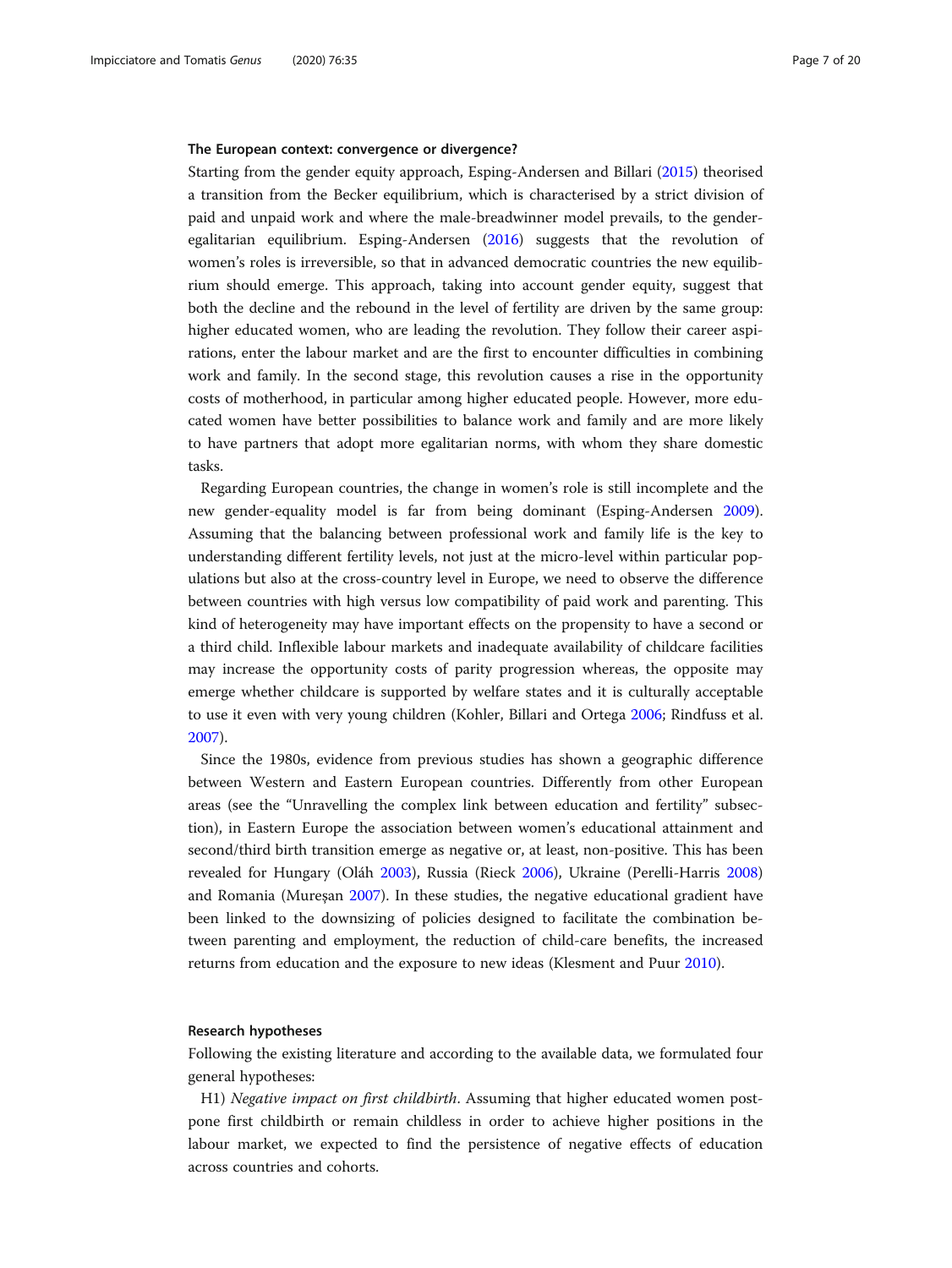H2) Country-specific effect. Assuming that the increase of more equalitarian couples in the division of housework and care responsibilities tends to sustain the fertility level, we expected to find a negative educational gradient in Eastern and Southern Europe stronger than in Western Europe on the propensity to have the second childbirth.

H3) Time-squeeze effect. In some contexts, the positive effect of education on the second childbirth can hide a tempo effect. We expect that highly educated women tend to start childbearing at later ages so that they tend to accelerate second childbearing. This may be particularly relevant in countries characterised by less generous welfare states and traditional social norms such as in Southern Europe.

H4) Convergence across countries over time. Assuming that gender egalitarianism is more widespread among younger and more educated women, we expected to find an emerging positive effect of higher levels of education on the propensity to have the second childbirth among younger cohorts in all the countries.

# Data, variables and methods

#### Data and variables

Our empirical analysis was based on exploitation of the second wave of the Gender and Generation Survey (GGS) for Bulgaria, Czech Republic, France, Germany, and Poland, and the ISTAT survey entitled "Famiglie e Soggetti Sociali" for Italy.<sup>1</sup> These data gather longitudinal information on family events, education and employment histories recorded on a monthly basis. All the national surveys were conducted between 2007 and 2009.

The event of interest was the transition to motherhood (transition to first birth) and to the second child. We restricted our sample to women born between 1940 and 1979. The resulting pooled sample comprised 24,909 women for the analysis of the transition to the first childbirth and 20,910 mothers for the second childbirth.

The variable of interest (Education) was a time-constant variable (three categories), because in the second wave of GGS, there is no detailed information about educational career. Here we assumed that those who achieve higher levels of education are, from a very early age, oriented towards accomplishing them (see e.g. Bratti and Tatsiramos [2011](#page-17-0); Kravdal [2001\)](#page-18-0). We collapsed categories using the International Standard Classification of Education 1997 (UNESCO 2006). The first group (Low) consists of those who completed primary or lower secondary school (ISCED 0, 1 and 2); the medium category (Medium) comprises women who attained the upper-secondary or a post-secondary level (ISCED 3 and 4). Finally, the highly educated women (High) are those who have a bachelor/master/PhD degree (ISCED 5 and 6).

The set of control factors included the country, the birth cohort (1940–1949; 1950–1959; 1960–1969; 1970–1979) and the two (time-varying) variables: "Enrolled in education yes/ no" based on the age of leaving school and a binary time-varying variable "Currently working or not", based on the starting and ending time of (up to eight) job episodes experienced before the interview. Furthermore, for the transition to the second child we also considered

<sup>&</sup>lt;sup>1</sup>Some countries available in the second waves of GGS could not be used in our analysis because of missing or incomplete information on key variables. Furthermore, the second wave of GGS is affected by a fall in response rates and to attrition. In particular, Germany has an overall response rate of about 32%. Although we decided to leave this country into analysis, caution in interpretation is needed. Further details are available at [https://www.ggp-i.org/.](https://www.ggp-i.org/)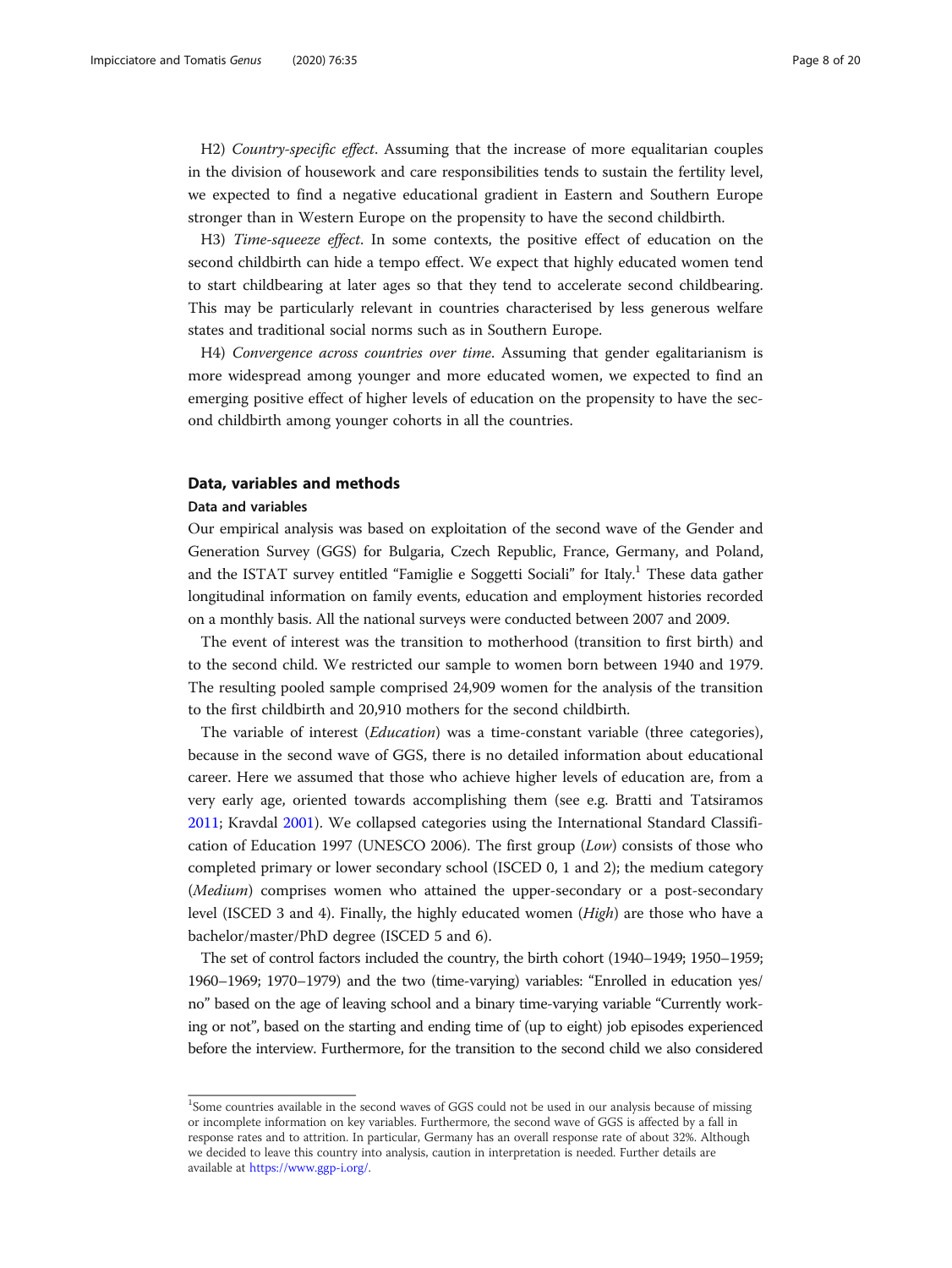the mother's age at first childbirth (divided into four categories: − 25; 26–30; 31–35; 36+ years) which can capture the potential catch-up effect for women with a postponed fertility.

Table [1](#page-9-0) provides a sample description with the number of cases, the distribution of cases according to level of education and cohorts, the median age at first childbirth, and the median duration between the first and the second childbirth. Among other things, the results show the lower incidence of graduated women as well as a delayed transition to both the first and the second child in Italy, whereas Eastern European countries are characterised by an early transition to motherhood.

# Methods and empirical strategy

We adopted an EHA (Event History Analysis) approach in order to consider also women interviewed before the end of their reproductive age (i.e., right-censored) as well as time-varying variables, i.e. variables that may change value over the life course (cf. e.g. Blossfeld, Golsch, and Rohwer [2007](#page-17-0); Mills [2011](#page-18-0)).

The multivariate perspective was ensured by developing hazard models by means of piecewise linear exponential models, i.e. a generalisation of the standard exponential model that do not require the definition of an a priori shape of the baseline hazard. For the transition to the first parity, episodes begin at the 14th birthday and end with the birth of the first child (if event occurred). If the event does not occur (right-censored cases), the episode end at the 49th birthday or at the time of the interview, if this occurred earlier.<sup>2</sup> The baseline is the woman's current age. We assumed that the baseline hazard is linear within the following age intervals: − 17, 18–21, 22–25, 26–29, 30–34, 35+. As regards the transition to the second parity, episodes begin at the birth of the first child and end with the birth of the second child or at the time of the interview (censored cases). The baseline refers to the duration since the first birth, and we assumed that it is linear within the following intervals: 0–1, 2–3, 4–5, 6–7, 8+ years.

One possible bias in estimating the two equations separately is that there might be some unobserved factors lying behind the decision to have the first and the second childbirth. For example, women may have a preference for a greater or lesser number of children that plays an important role in determining actual fertility (Hakim [2000](#page-17-0), [2003](#page-17-0); Vitali et al. [2009](#page-19-0)). One approach to avoiding this bias has been proposed by Kravdal ([2001](#page-18-0), [2002,](#page-18-0) [2007\)](#page-18-0). It consists of the simultaneous estimation of hazard equations (one for each birth order) containing an identical residual expressing the total deviation of each woman from the rest of the sample with regard to the unobserved characteristics (e.g. a greater propensity towards building a career as opposed to a family, primary infertility problems, etc.). In order to explain this point, we follow Kravdal's ([2007](#page-18-0)) example. Assume that highly educated women tend to have their first child at ages older than those of less educated women (e.g. respectively at 30 and 25 years). When we consider the hazard of the second birth among mothers, we can evaluate the impact of education taking as constant (among other things) the duration since the first birth and the mother's age at first birth. At a specific duration (say,  $t = 2$  years), we thus compare the subgroup of highly educated women (who, having had their first child at 30 years of age, falling perfectly within the average age at first birth) with the subgroup of less

 $^{2}$ Dates were computed on a monthly basis. In some cases, GGS gathers the season of the childbirth and the month is obtained by extracting randomly within the specified season.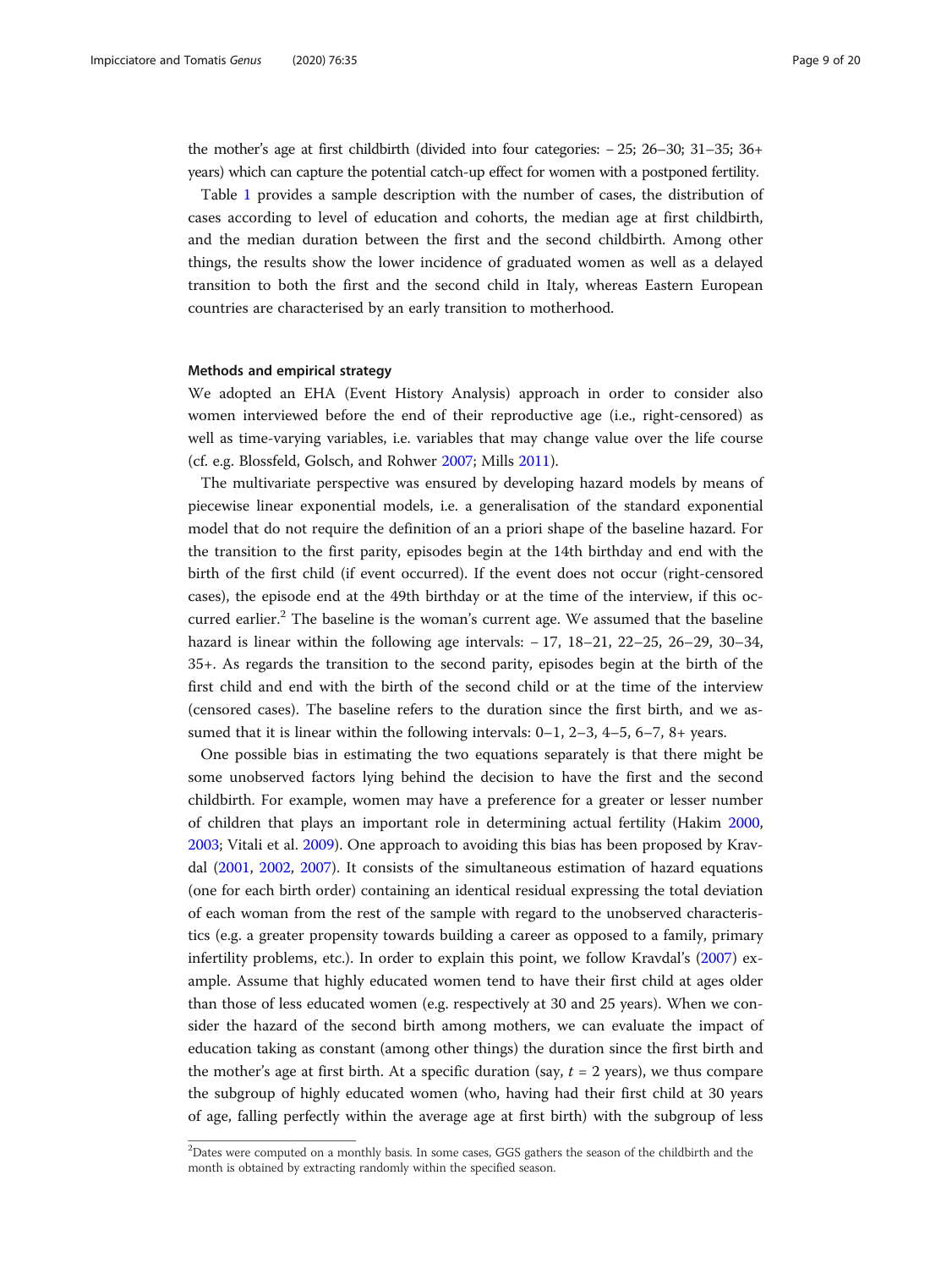| childbirth and median duration between the first and the second childbirth by country |                 |            |        |         |              |        |  |  |  |  |  |
|---------------------------------------------------------------------------------------|-----------------|------------|--------|---------|--------------|--------|--|--|--|--|--|
|                                                                                       | <b>Bulgaria</b> | Czech Rep. | France | Germany | <b>Italy</b> | Poland |  |  |  |  |  |
| Education                                                                             |                 |            |        |         |              |        |  |  |  |  |  |
| Low                                                                                   | 23.8            | 13.0       | 26.4   | 9.0     | 49.4         | 23.0   |  |  |  |  |  |
| Medium                                                                                | 48.1            | 71.9       | 40.3   | 61.6    | 33.5         | 65.7   |  |  |  |  |  |
| <b>High</b>                                                                           | 28.1            | 15.1       | 33.4   | 29.4    | 17.1         | 11.4   |  |  |  |  |  |
|                                                                                       | 100.0           | 100.0      | 100.0  | 100.0   | 100.0        | 100.0  |  |  |  |  |  |
| Cohorts                                                                               |                 |            |        |         |              |        |  |  |  |  |  |
| 1940-1949                                                                             | 16.8            | 25.7       | 21.4   | 19.2    | 21.1         | 27.5   |  |  |  |  |  |
| 1950-1959                                                                             | 16.6            | 25.6       | 26.5   | 28.2    | 24.7         | 34.5   |  |  |  |  |  |
| 1960-1969                                                                             | 33.7            | 22.5       | 27.7   | 35.3    | 28.8         | 18.5   |  |  |  |  |  |
| 1970-1979                                                                             | 32.9            | 26.3       | 24.4   | 17.3    | 25.5         | 19.5   |  |  |  |  |  |
|                                                                                       | 100.0           | 100.0      | 100.0  | 100.0   | 100.0        | 100.0  |  |  |  |  |  |
| Age at first childbirth (median)                                                      | 22.2            | 23.0       | 26.6   | 26.8    | 27.8         | 23.2   |  |  |  |  |  |
| Duration between the second and<br>the first child (median)                           | 5.8             | 5.4        | 5.0    | 5.3     | 7.4          | 4.3    |  |  |  |  |  |

<span id="page-9-0"></span>Table 1 Percentage of women by level of education and birth cohort, median age at the first<br>shildhigh and modian duration between the first and the second shildhigh by security. childbirth and median duration between the first and the second childbirth by country

Source: GGS 2nd wave and Istat FSS (2009)

educated women (who are "deviant" in the sense that their age at first birth is later than the average of the corresponding subgroup). Suppose that there is a woman-specific unobserved factor (say,  $\varepsilon$ ) that is constant throughout the reproductive life, for the latter subgroup, the deviant behaviour "hides" a low ε value. Therefore, if ε is not taken into account, the propensity to have the second child at 32 years of age for more educated women would be overestimated. This distortion is due to the influence of unobserved factors able to influence the preceding choices, in this specific case, the intensity and the tempo of first order births.

Number of cases 3670 1219 2748 1345 11,580 4347

Formally, we developed the following model composed of two hazard equations (subscript  $i$  stands for  $i$ -th woman):

$$
\ln \mu_i^{(1)}(t) = \gamma^{(1)}(t) + \alpha^{(1)} E du_i + \beta'^{(1)} X_i^{(1)}(t) + \varepsilon
$$
  

$$
\ln \mu_i^{(2)}(t) = \gamma^{(2)}(t) + \alpha^{(2)} E du_i + \beta'^{(2)} X_i^{(2)}(t) + \varepsilon
$$

where  $\ln \mu_i^{(j)}(t)$  is the logarithm of the hazard of having a j<sup>th</sup> child at time t;  $\gamma^{(j)}(t)$  is the baseline function;  $Edu_i$  is the level of education (as a time-constant variable) and  $\alpha^{(j)}$  is the relative regression parameter;  $X_i^{(j)}$  is the vector of (time fixed and timevarying) exogenous covariates for the *j*-th equation and  $\beta^{(j)}$  is the relative regression parameters vector.

We assumed that  $\varepsilon$  reflects the woman's propensity (constant over time) to have a higher fertility and is normally distributed. The estimate of the parameters of the model via maximum likelihood was obtained using aML (Lillard and Panis [2003](#page-18-0)). A similar approach has been adopted in order to account for potential endogeneity of education on fertility behaviour (Impicciatore and Dalla Zuanna [2017](#page-18-0)) and in other studies where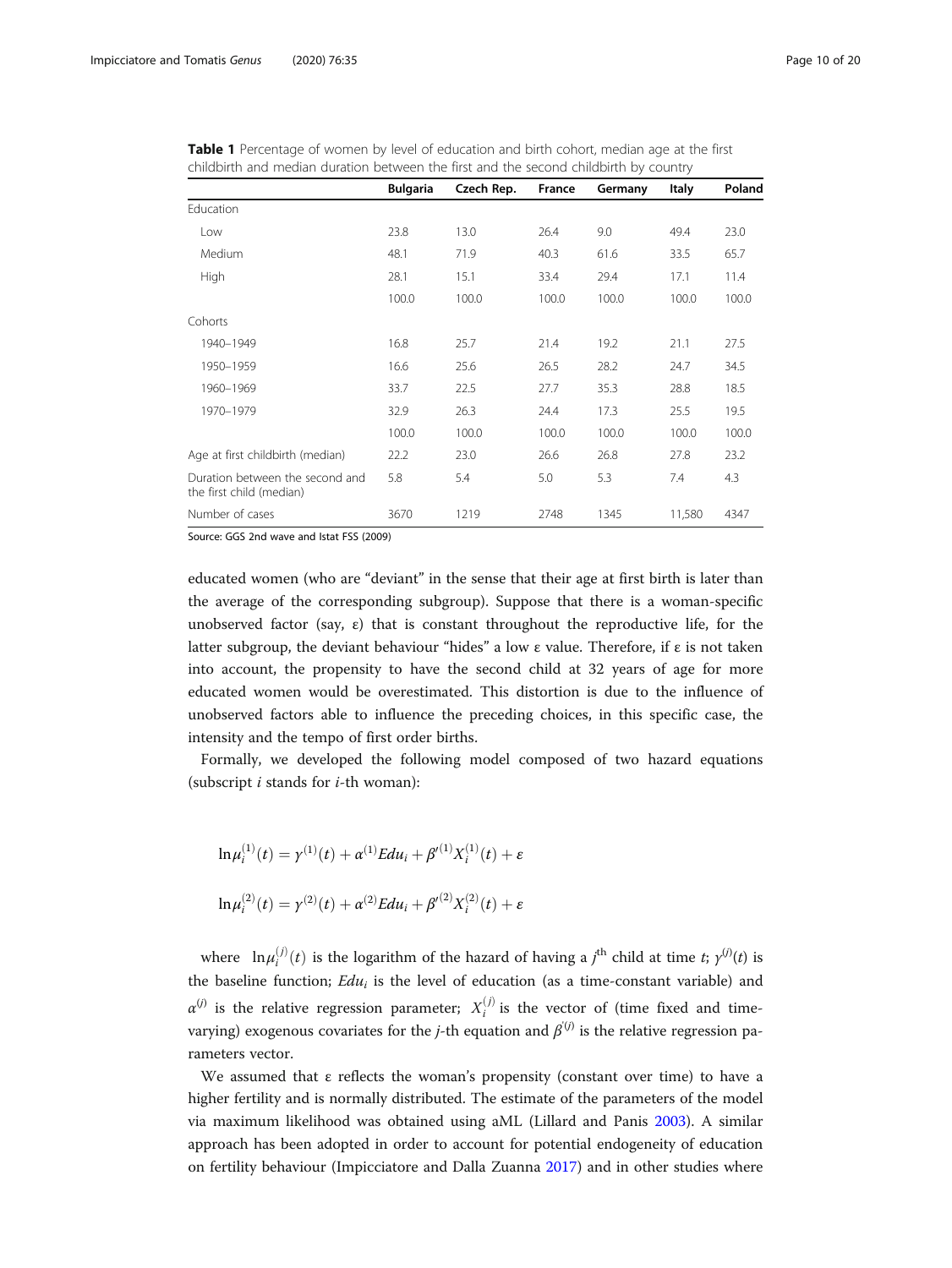<span id="page-10-0"></span>fertility, partnership formation and partnership dissolution have been modelled jointly (Lillard [1993;](#page-18-0) Upchurch, Lillard and Panis [2002](#page-19-0); Steele et al. [2005\)](#page-19-0).

The empirical strategy is based on the development of multiprocess model on the pooled sample (i.e. including all the countries) by considering different kind of interactions. In detail, we developed the following steps:

- 1. A comparison between independent and simultaneous hazard models for the first and the second childbirth under the proportional assumption (i.e. all the variables are included separately) (Table 2);
- 2. Simultaneous hazard model for the first and the second childbirth including the interaction between country and education (Table [3](#page-11-0)), to investigate country differences;
- 3. Simultaneous hazard model for the second childbirth including the interaction among country, education, and mother's age at first childbirth (Table [4\)](#page-11-0), to identify a time-squeeze effect;

| <b>Table 2</b> Independent and simultaneous hazard models for the first and the second childbirth. |  |  |  |  |  |  |
|----------------------------------------------------------------------------------------------------|--|--|--|--|--|--|
| Parameter estimates, significance values and standard errors                                       |  |  |  |  |  |  |

|                                                                               | <b>First child</b> |       |         |              |       |         | Second child |       |         |         |        |         |
|-------------------------------------------------------------------------------|--------------------|-------|---------|--------------|-------|---------|--------------|-------|---------|---------|--------|---------|
|                                                                               | Independent        |       |         | Simultaneous |       |         | Indep.       |       |         | Simult. |        |         |
|                                                                               | β                  | sig.  | se      | β            | sig.  | se      | β            | sig.  | se      | β       | sig.   | se      |
| Education (ref. Medium)                                                       |                    |       |         |              |       |         |              |       |         |         |        |         |
| Low                                                                           | 0.21               | ***   | (0.015) | 0.44         | ***   | (0.023) | 0.12         | $***$ | (0.021) | 0.26    | $***$  | (0.027) |
| High                                                                          | $-0.13$            | $***$ | (0.021) | $-0.40$      | ***   | (0.030) | 0.08         | $***$ | (0.025) | $-0.06$ | $\ast$ | (0.033) |
| Currently student (ref. No)                                                   |                    |       |         |              |       |         |              |       |         |         |        |         |
| Yes                                                                           | $-1.02$            | ***   | (0.029) | $-0.97$      | ***   | (0.032) | $-0.21$      | ***   | (0.045) | $-0.42$ | ***    | (0.055) |
| Currently working (ref. No)                                                   |                    |       |         |              |       |         |              |       |         |         |        |         |
| Yes                                                                           | $-0.27$            | ***   | (0.016) | $-0.40$      | $***$ | (0.020) | $-0.25$      | $***$ | (0.021) | $-0.35$ | $***$  | (0.025) |
| Birth cohort (ref. 1960-69)                                                   |                    |       |         |              |       |         |              |       |         |         |        |         |
| 1940-49                                                                       | 0.05               | **    | (0.018) | 0.08         | ***   | (0.027) | $-0.01$      |       | (0.023) | 0.04    |        | (0.031) |
| 1950-59                                                                       | 0.08               | $***$ | (0.017) | 0.15         | ***   | (0.025) | $-0.03$      |       | (0.022) | 0.01    |        | (0.029) |
| 1970-79                                                                       | $-0.17$            | ***   | (0.019) | $-0.24$      | ***   | (0.027) | $-0.07$      | ***   | (0.025) | $-0.20$ | ***    | (0.033) |
| Country (ref. Italy)                                                          |                    |       |         |              |       |         |              |       |         |         |        |         |
| Bulgaria                                                                      | 1.08               | ***   | (0.020) | 1.70         | ***   | (0.032) | 0.06         | $**$  | (0.030) | 0.42    | ***    | (0.040) |
| Czech Rep.                                                                    | 0.80               | ***   | (0.030) | 1.26         | ***   | (0.044) | 0.20         | $***$ | (0.042) | 0.50    | $***$  | (0.055) |
| France                                                                        | 0.37               | ***   | (0.025) | 0.60         | ***   | (0.034) | 0.41         | ***   | (0.030) | 0.64    | ***    | (0.040) |
| Germany                                                                       | 0.47               | ***   | (0.033) | 0.66         | ***   | (0.046) | 0.27         | ***   | (0.038) | 0.49    | $***$  | (0.051) |
| Poland                                                                        | 0.74               | ***   | (0.019) | 1.08         | ***   | (0.029) | 0.32         | ***   | (0.024) | 0.67    | ***    | (0.034) |
| Mother's age at first child birth (ref. 25-29)                                |                    |       |         |              |       |         |              |       |         |         |        |         |
| $15-24$ years                                                                 |                    |       |         |              |       |         | 0.26         | ***   | (0.022) | $-0.22$ | ***    | (0.034) |
| 30-34 years                                                                   |                    |       |         |              |       |         | $-0.31$      | $***$ | (0.032) | $-0.07$ | $\ast$ | (0.039) |
| $35+$ years                                                                   |                    |       |         |              |       |         | $-1.22$      | ***   | (0.081) | $-0.85$ | ***    | (0.085) |
| Standard deviation of residual in the<br>fertility equations 0.91*** (0.0198) |                    |       |         |              |       |         |              |       |         |         |        |         |
| Number of cases                                                               | 24909              |       |         |              |       |         | 20910        |       |         |         |        |         |

Source: GGS 2nd wave and Istat FSS (2009)

Note:  $* p < 0.1; ** p < 0.05; ** p < 0.01$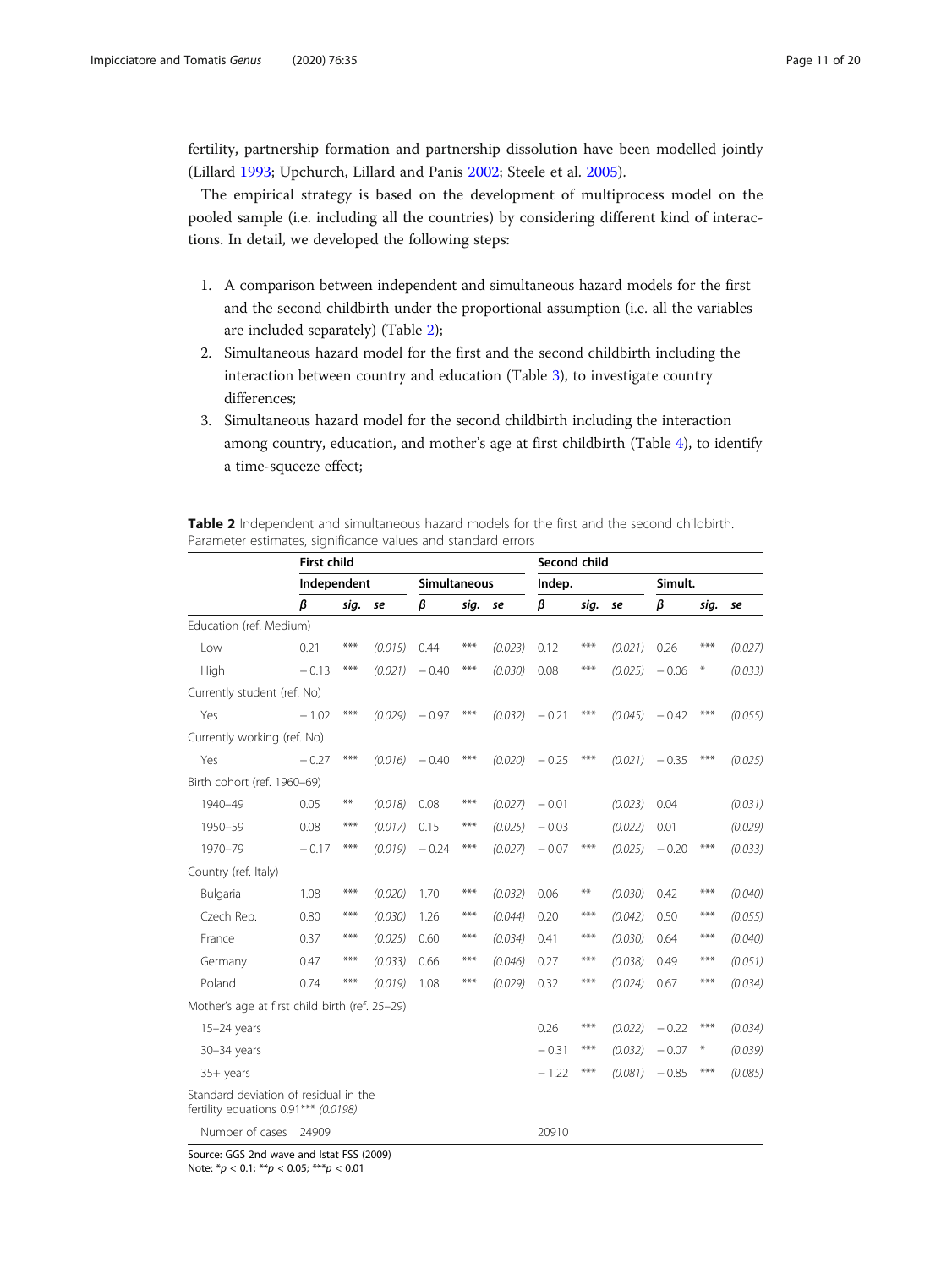<span id="page-11-0"></span>

| <b>Table 3</b> Simultaneous hazard model for the first and the second childbirth including the   |  |
|--------------------------------------------------------------------------------------------------|--|
| interaction between country and education (ref. medium level). Parameter estimates, significance |  |
| values and standard errors                                                                       |  |

|                | <b>First child</b> |      |         | Second child   |                  |         |  |  |  |
|----------------|--------------------|------|---------|----------------|------------------|---------|--|--|--|
|                | β                  | sig. | se      | $\pmb{\beta}$  | sig.             | se      |  |  |  |
| Bulgaria       |                    |      |         |                |                  |         |  |  |  |
| Low            | 0.54               | ***  | (0.048) | 0.62           | ***              | (0.064) |  |  |  |
| Medium (ref.)  | $\overline{0}$     |      |         | $\overline{0}$ |                  |         |  |  |  |
| High education | $-0.34$            | ***  | (0.051) | $-0.42$        | ***              | (0.070) |  |  |  |
| Czech. Rep.    |                    |      |         |                |                  |         |  |  |  |
| Low            | 0.19               | $**$ | (0.096) | 0.27           | $**$             | (0.128) |  |  |  |
| Medium (ref.)  | $\mathbf{0}$       |      |         | $\overline{0}$ |                  |         |  |  |  |
| High education | $-0.43$            | ***  | (0.120) | 0.13           |                  | (0.138) |  |  |  |
| France         |                    |      |         |                |                  |         |  |  |  |
| Low            | 0.21               | ***  | (0.062) | 0.13           | $\divideontimes$ | (0.074) |  |  |  |
| Medium (ref.)  | $\mathbf 0$        |      |         | $\mathbf 0$    |                  |         |  |  |  |
| High education | $-0.23$            | ***  | (0.068) | 0.29           | ***              | (0.076) |  |  |  |
| Germany        |                    |      |         |                |                  |         |  |  |  |
| Low            | 0.52               | ***  | (0.115) | 0.24           |                  | (0.152) |  |  |  |
| Medium (ref.)  | $\overline{0}$     |      |         | $\mathbf{0}$   |                  |         |  |  |  |
| High education | $-0.10$            |      | (0.098) | 0.16           |                  | (0.096) |  |  |  |
| Italy          |                    |      |         |                |                  |         |  |  |  |
| Low            | 0.47               | ***  | (0.035) | 0.08           | $**$             | (0.040) |  |  |  |
| Medium (ref.)  | $\mathbf{0}$       |      |         | $\mathbf 0$    |                  |         |  |  |  |
| High education | $-0.23$            | ***  | (0.053) | 0.15           | $***$            | (0.055) |  |  |  |
| Poland         |                    |      |         |                |                  |         |  |  |  |
| Low            | 0.03               |      | (0.048) | 0.40           | $***$            | (0.051) |  |  |  |
| Medium (ref.)  | $\overline{0}$     |      |         | $\overline{0}$ |                  |         |  |  |  |
| High education | $-0.44$            | ***  | (0.071) | $-0.44$        | ***              | (0.080) |  |  |  |

Other variables included in the model: birth cohort, currently studying, currently working, mother's age at first childbirth (only for second child). Source: GGS 2<sup>nd</sup> wave and Istat FSS (2009) Note:  $np < 0.1$ ;  $**p < 0.05$ ;  $***p < 0.01$ 

Table 4 Log hazard of the second childbirth among tertiary educated women (compared to women with a low/medium level of education) by country and mother's age at first childbirth. Simultaneous hazard model. Parameter estimates, significance values and standard errors

|            | < 30 years |       |         | 30-34 years |       |         | 35+ years |      |         |
|------------|------------|-------|---------|-------------|-------|---------|-----------|------|---------|
|            | β          | sig.  | se      | β           | sig.  | se      | β         | sig. | se      |
| Bulgaria   | $-0.59$    | $***$ | (0.067) | $-0.26$     |       | (0.223) | $-1.07$   |      | (0.968) |
| Czech Rep. | 0.16       |       | (0.145) | $-0.01$     |       | (0.300) | $\equiv$  |      |         |
| France     | 0.23       | $***$ | (0.074) | 0.20        |       | (0.125) | 0.07      |      | (0.327) |
| Germany    | 0.02       |       | (0.103) | 0.34        | $***$ | (0.136) | $-0.28$   |      | (0.463) |
| Italy      | 0.04       |       | (0.062) | 0.25        | $***$ | (0.077) | 0.54      | ***  | (0.180) |
| Poland     | $-0.44$    | $***$ | (0.086) | $-0.59$     | $***$ | (0.164) | $-0.44$   |      | (0.654) |

Note: Other variables included in the model: birth cohort, currently studying and currently working. Due to reduced sample size, estimates are not available for women aged 35+ at their first child birth in Czech Republic. Source: GGS 2nd wave and Istat FSS (2009)

 $^{\ast}p$  < 0.1;  $^{\ast\ast}p$  < 0.05;  $^{\ast\ast\ast}p$  < 0.01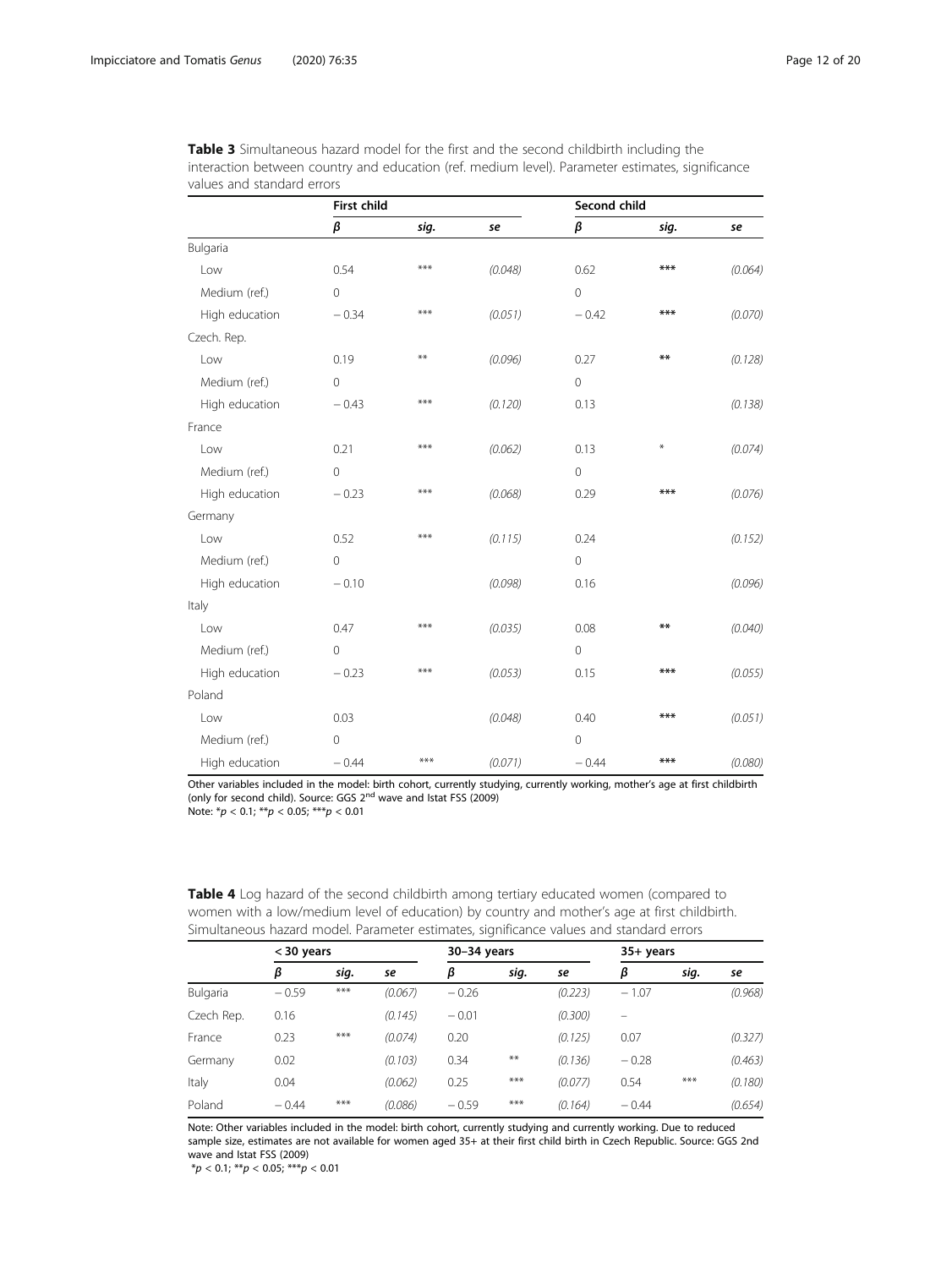<span id="page-12-0"></span>4. Simultaneous hazard model for the first and the second childbirth including the interaction among country, education and mother's year of birth (Fig. 1), to investigate convergence over time.

# Multiprocess hazard models

Table [2](#page-10-0) shows the estimates obtained by developing independent and simultaneous models for the first and the second childbirth. We found a generalized lower propensity to have a first child among more educated women compared to those with a medium and a lower level. This result is confirmed and strengthened in the simultaneous model. For the second child, the negative impact of education is less evident, and it appears only in the simultaneous model. Estimates also show that being a student and/or a worker are conditions that hinder childbirth among European women born between 1940 and 1979. Overall, the effects of control variables tend to be in line with expectations, but it should be stressed that a strong heterogeneity also emerges according to the country of residence. In particular, Italy clearly shows a lower propensity to a have a child compared to all the other countries considered. This aspect, together with the different sizes of national subsamples, strongly suggests evaluating the impact of education specifically for each country.



Source: GGS 2<sup>nd</sup> wave and Istat FSS (2009).

Fig. 1 Log hazard of the first and the second childbirth among tertiary educated women (compared to women with a low/medium level of education) by country and mother's cohort. Simultaneous hazard model. Parameter estimates and significance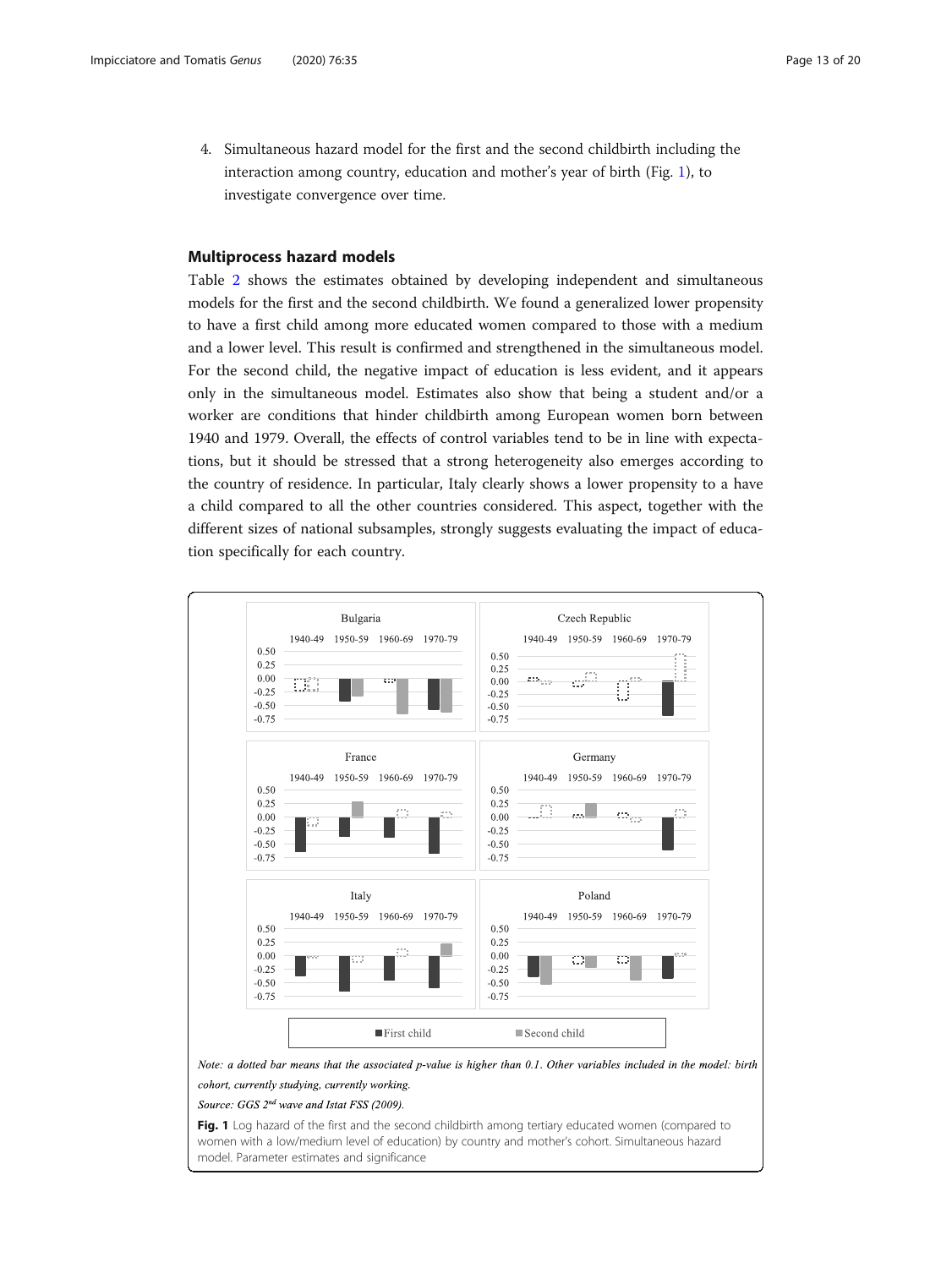Table [3](#page-11-0) highlights differences among countries by showing estimates deriving from simultaneous models and including the interaction between country and education. As regards the first childbirth, the impact of education tends to be quite similar across countries with a common clear negative effect. Conversely, marked differences among countries emerge for the transition to the second childbirth. On the one hand, we found a negative impact, like that for the first childbirth, in Bulgaria and Poland. A similar pattern can be found in Czech Republic, where the propensity to have a second child is clearly higher among less educated women compared to those with a medium and a higher level. On the other hand, there is a higher propensity to have a second child among the most educated women in France and a U-shaped relation in Italy and in Germany, although in the latter case the results are not supported by an adequate statistical significance. Focusing on highly educated women, there emerges an East-West gradient: tertiary educated women (compared to lower educated women) exhibit a higher propensity for second childbearing in the Western European countries and a lower propensity in the Eastern countries.

The positive effect of education on the transition to the second childbirth in Western countries may be driven by an acceleration of fertility among higher educated women after the first birth rather than a higher probability of having a second child. In order to test this mechanism, we included in our model the interaction between the level of education, the age at previous childbirth and the country. Table [4](#page-11-0) shows, for each country, the log hazard of having a second childbirth according to the age at first child among tertiary educated women compared to those with lower levels. Results show that in Italy, the positive educational gradient for the second birth can be explained in terms of a time-squeeze effect. In this country, women with a tertiary degree tend to have the second child more rapidly than lower educated counterparts, in particular when the first child arrived later in the life course. This is only partially confirmed for Germany, where the positive effect of education is found only when the mother's age at first child is between 30 and 34 and not for older ages. Conversely, in France, more educated women have a higher propensity to have a second child when they had their first child before 30 years of age.

In order to test a possible convergence hypothesis in the education/fertility nexus in the selected European countries, we evaluated the propensity to have the first and second child for tertiary educated women (compared to those with a medium or low level) by mother's birth cohort and country (Fig. [1\)](#page-12-0). Although the high level of detail and the limited sample size substantially increase the uncertainty of the estimates, in particular for the second childbirth, some interesting points can be highlighted. Firstly, in Bulgaria and Poland, the lower propensity to have a first and a second child is confirmed for any cohort of women, with no specific changes occurring within the younger ones for both orders of births. In Italy, the positive effect of education on the second childbirth already highlighted in Table 3 emerges only among the younger cohorts. Overall, the negative effect of education on the first child is widely confirmed, and this is particularly evident among women born during the 1970s and thus still in their reproductive lives at the time of the interview. Conversely, the relation between education and the propensity to have a second child among mothers is still heterogeneous, with no signs of convergence among different countries.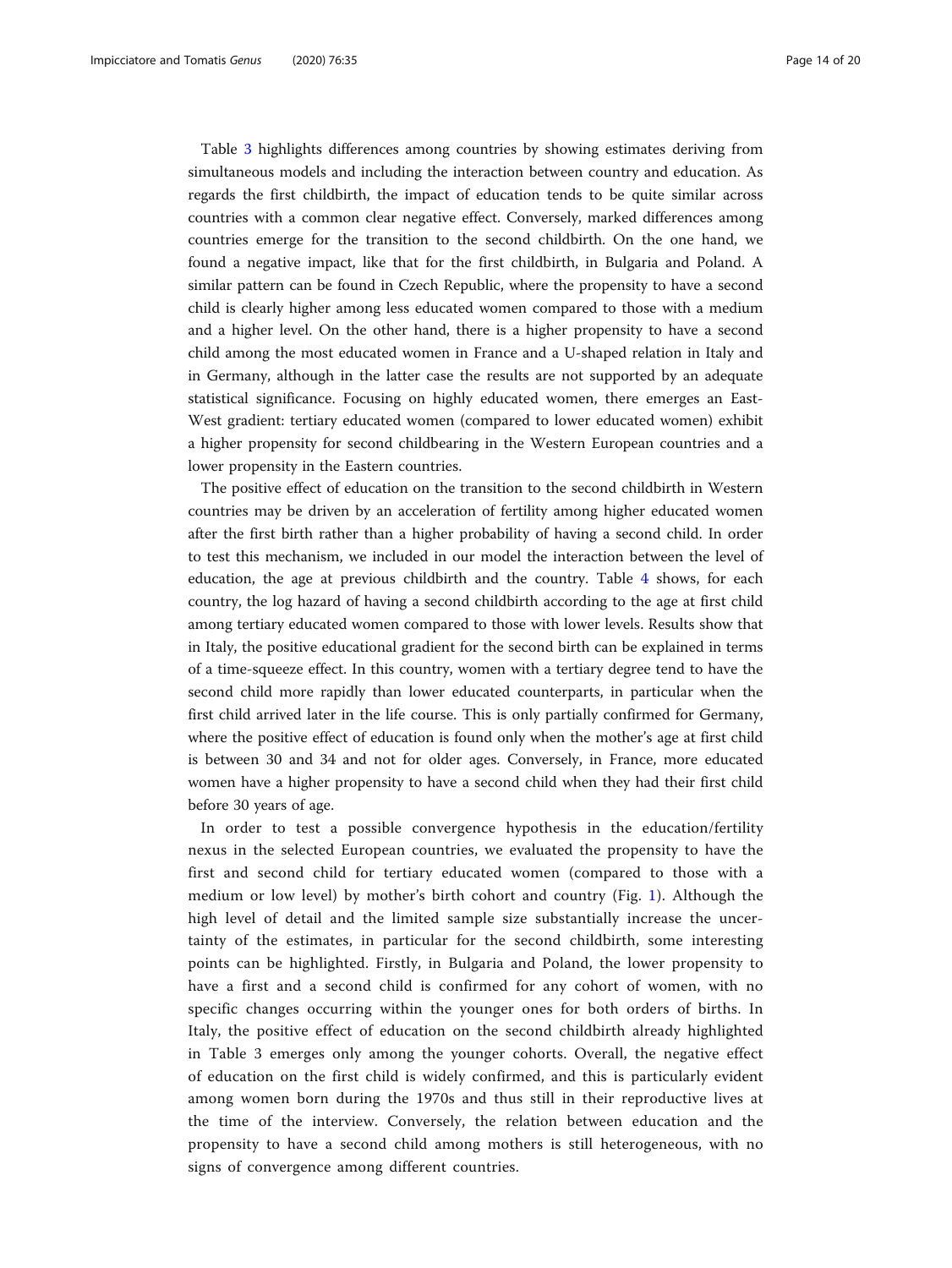#### **Discussion**

In this paper, we have investigated the association between women's educational attainment and the propensity to have the first and the second child across six European countries. To date, only a few studies have explored the educational gradient in second birth from a broad comparative perspective. Our results suggest that the impact of educational levels on fertility behaviours has not diminished over time, or it has even increased. Higher educated women postpone first childbirth or remain childless in order to achieve higher positions in the labour market. Overall, it seems that the conflict between career and family is more strongly felt among graduate women. This result, which confirms H1, is in line with both the New Home Economics (NHE) perspective and the Second Demographic Transition (SDT).

Regarding the influence of education on the transition to the second child among mothers, we found a more complex picture suggesting a variance between Western and Eastern European countries, and among cohorts. In the selected Western European countries, such as France, Germany and Italy, we found a positive educational gradient in the propensity to have a second child. One possible explanation for this result recalls the idea of Incomplete Revolution (Esping-Andersen [2009\)](#page-17-0). The literature widely shows that in Western countries, both the decline and the turn-around in the level of fertility are driven by the same social group, i.e. higher-educated couples (Esping-Andersen [2009](#page-17-0); Esping-Andersen and Billari [2015\)](#page-17-0). In fact, younger women are better able to balance work and family and are more likely to live in couples characterised by more egalitarian norms, sharing domestic chores and childcare tasks with the partner. By providing women with a greater potential to reconcile work and family, more equalitarian couples may sustain fertility levels. This underlines the role of the partner. If his contribution to domestic chores and childcare is relevant, then the potential number of children may increase and this is particularly evident among homogamous couples (Nitsche et al. [2018\)](#page-18-0).

The higher propensity for second childbirth among more educated women in the younger cohorts in Western countries is compatible with the fact that these countries are moving towards a more gender equal system where couples are dual-earners and share domestic responsibilities. Nevertheless, other possible explanations have been proposed in the literature. According to Hoem et al. ([2001\)](#page-18-0), the higher propensity to have another child among more educated women in Western Europe can be explained by their better position in the labour market: it may be easier for graduate women to combine work and parenthood since they have more protective employment contracts. Kravdal [\(2001\)](#page-18-0) suggests that there is a movement towards more "child-friendly" preferences led by "cultural elites", for which more educated individuals have started to appreciate the emotional returns on parenthood more strongly.

Our results suggest that in some contexts, this positive effect can be linked to a timesqueeze among more educated women who accelerates the transition to the second child. This is the case of Italy where the positive effect of education for the second childbirth can be observed among women who gave their first birth later in their life course and, in particular, after 35 years of age. In this country, where the welfare states and social norms hinder the compatibility between work and family, the positive effect of education is mainly driven by a tempo effect and it does not necessarily translate into a positive effect on the completed fertility rate, making highly educated women not to necessarily have higher fertility than low educated.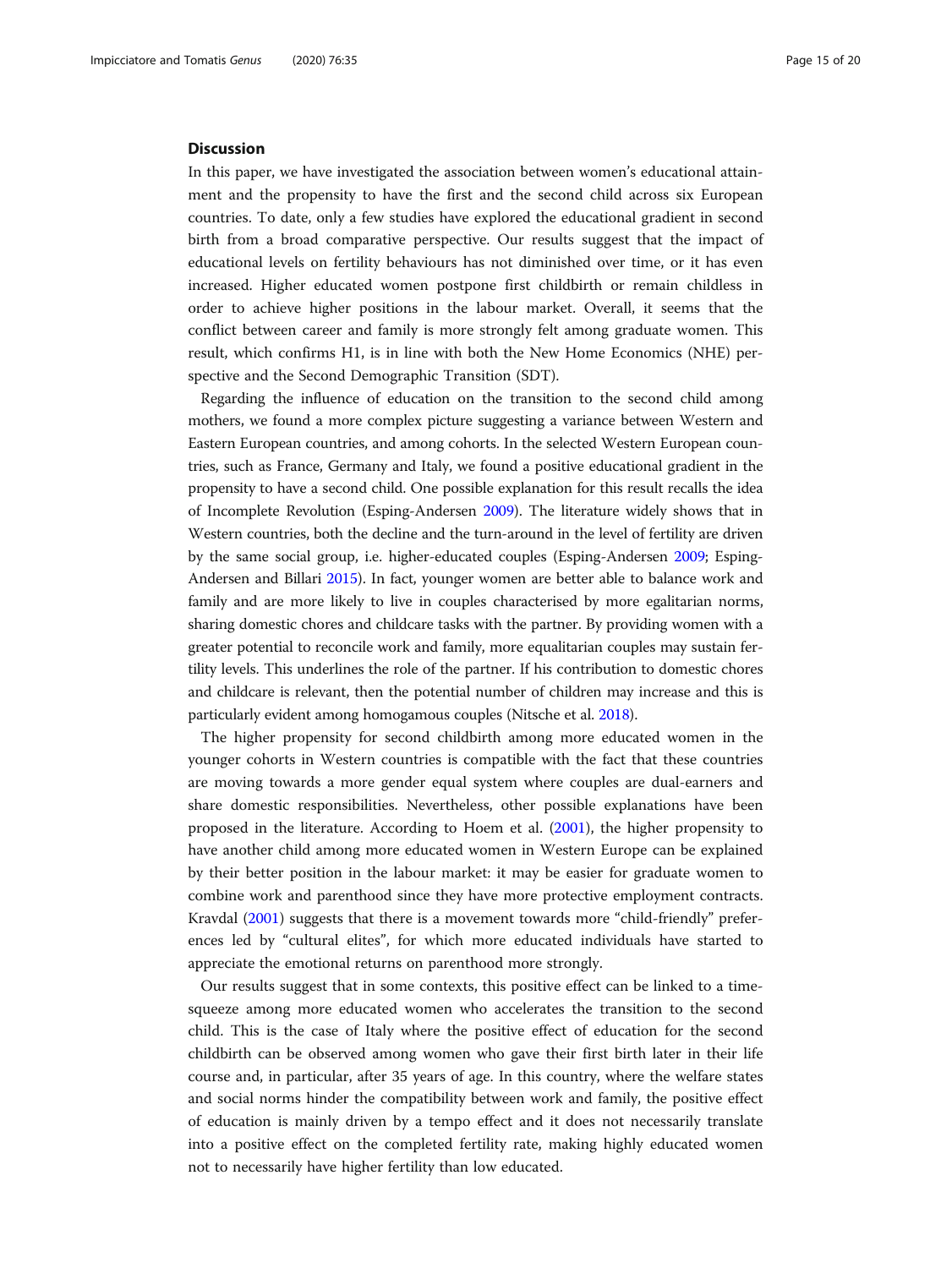Among women in Eastern Europe, we found, on the contrary, a negative association between education and second childbearing. Aside from the difficulty of combining work and domestic responsibilities, which constitutes a major constraint for women, other factors that play a role can be changing values, anomie, or economic uncertainty (Frejka [2008;](#page-17-0) Perelli-Harris [2008;](#page-19-0) Billingsley [2011](#page-17-0)). One plausible explanation for the reverse association can be drawn from the theory of the value of children (Friedman, Hechter and Kanazawa [1994](#page-17-0)), which suggests that the incentive for parenthood may be stronger among women who perceive that their alternative pathways of self-realisation are less attractive. These women may seek uncertainty reduction through motherhood, which brings stability to the life course. In particular, it may be that a larger family plays a more prominent role in the lives of less educated women who encounter stronger difficulties in the labour market.

Recalling our hypotheses, we can conclude that H2 is confirmed, although Italy, as a country representative of Southern Europe, represents a peculiar case. On the one hand, this country shows a positive educational gradient in the transition to the second birth, a result that is in line with those for the Western European. On the other hand, this result is mainly linked to a tempo effect (time-squeeze), as specified above, suggesting that our third hypothesis (H3) is confirmed for the Italian case whereas it is not clearly supported for the other Western European countries. Finding a peculiarity for Southern Europe, our results emphasize the need to go beyond the dichotomy between Western and Eastern Europe as discussed in the theoretical section.

The fourth hypothesis (H4), which was related to the convergence among countries in the role of education, is not supported by our results mainly because of the persistent negative role of education in Bulgaria and Poland also among cohorts born after 1960. Unfortunately, the sample size does not allow reliable conclusions to be drawn for the Western countries. There are indications of an emerging positive effect of education on the second childbirth suggesting that the "revolution" has proceeded. However, the analysis of a cohort-effect tends to be characterised by strong uncertainty and requires further research also using more updated micro data such as those deriving from the new round of data collection within the Generations and Gender Programme (GGP 2020).

This induces us to stress the main limitations of our analysis. Firstly, it should be emphasised that the finding of a positive gradient of education on second birth risk may just be the result of unavailable information on variables found to be important by other researchers in this context, such as partner's characteristics. For example, partner's education plays an important role in fertility behaviours and having a birth is a couple's decision (Beckman [1983;](#page-17-0) Kreyenfeld [2002;](#page-18-0) Rosina and Testa [2009\)](#page-19-0). Furthermore, Nitsche et al. [\(2018\)](#page-18-0) underscored the relevance of interacting both partners' education for a better understanding of the education-fertility relationship. Unfortunately, retrospective life course information about previous partners was not included in the survey, so that we could not account for this information in our models. Secondly, by considering education as a time-constant variable, the estimates may have been confounded by reverse causality, given that childbearing may have affected a woman's interest in, and opportunities for, further education, thus entailing underestimation of the true causal effect (Kravdal [2004](#page-18-0), [2007](#page-18-0); Hoem and Kreyenfeld [2006\)](#page-18-0). For example, the original education goals may be hindered by an unplanned childbirth and revised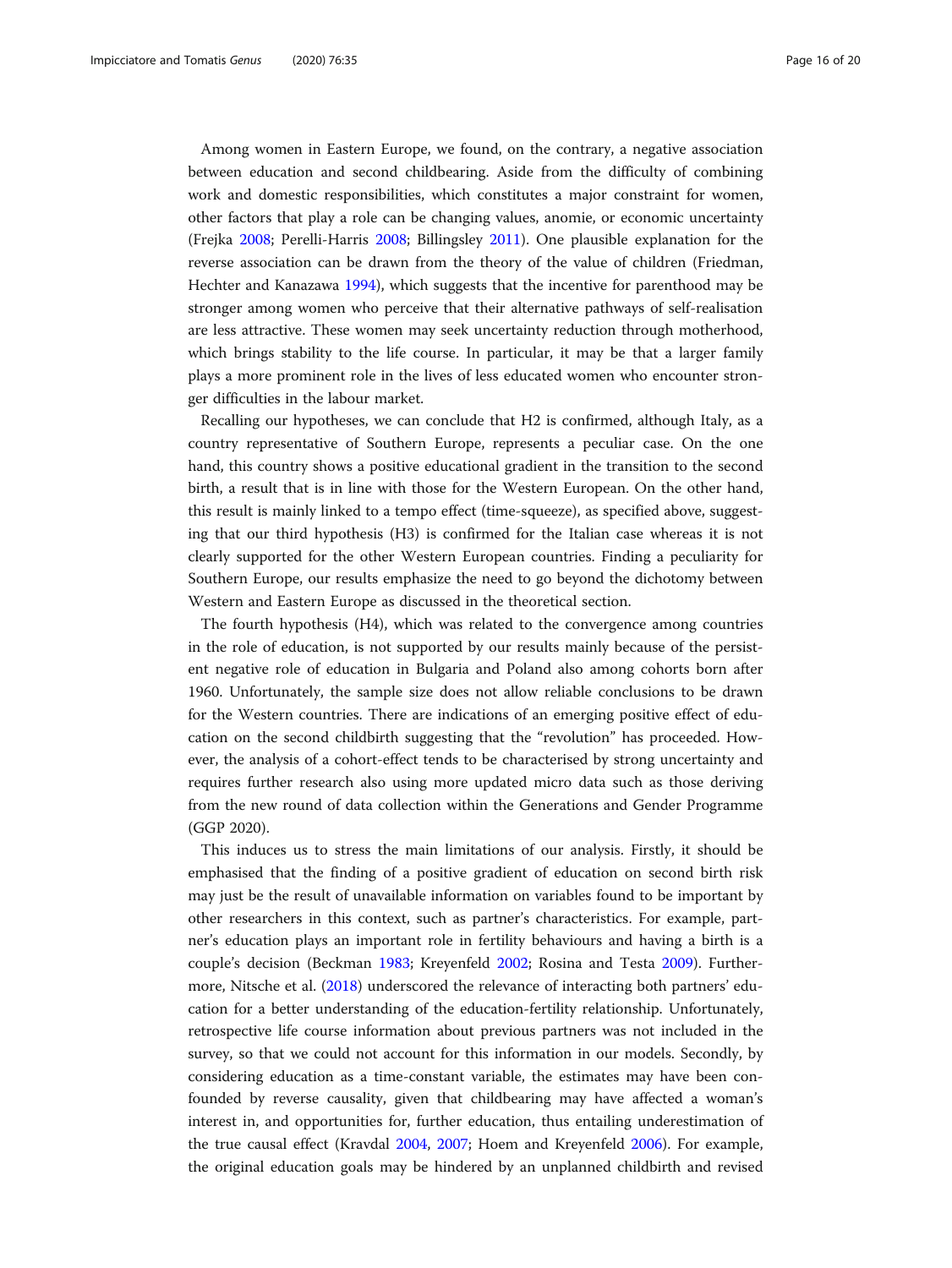upwards in the case of unexpected childlessness (Kravdal [2001](#page-18-0)). Thirdly, there is also a lack of other potentially relevant information such as the educational career pattern and area of education. Further analyses taking this additional information into account are required to gain better understanding of the relationship between education and fertility. Fourthly, the 2nd wave of GGS survey focuses more on the Eastern countries than the Western ones. Unfortunately, only one country belongs to the Nordic model (Sweden) and one to the Southern model (Italy). Hence, it is not possible to give possible explanations relating to welfare regimes and observe in detail a convergence or a divergence among countries. Fifthly, this analysis does not consider the difference within countries, and some research studies have highlighted the importance of distinguishing, for example, North and South in Italy (Impicciatore and Dalla Zuanna [2017](#page-18-0)) and East and West for Germany (Kreyenfeld [2004](#page-18-0)).

Notwithstanding these limitations, we believe that this paper sheds light on the relationship between education and fertility behaviours taking into account some of the most significant theoretical contributions made in recent decades, such as the New Home Economics, the Second Demographic Transition and the Gender Revolution. If the results on the transition to the first child are more in line with Becker's (NHE) and van de Kaa's (SDT) explanations, which suggest a similar evolution towards an erosion of the family, the transition to second birth, by contrast, does not contradict the Gender Revolution approach. The latter is probably at a more advantaged stage in Western European countries compared to Eastern ones, creating a polarisation whereby more educated women have higher fertility rates in the West, whereas lower educated couples have higher fertility in the East, and this may lead to a widening of inequalities across European countries.

#### Abbreviations

NHE: New Home Economics; SDT: Second Demographic Transition; GR: Gender Revolution; ISTAT: Istituto Nazionale di Statistica; GSS: Gender and Generation Survey; EHA: Event History Analysis; CMC: Century month code; ISCE D: International Standard Classification of Education; aML: Multiprocess multilevel modelling

#### Acknowledgements

This paper uses data from the GGS Wave 2; see Gauthier, A. H. et al. ([2018](#page-17-0)) or visit the GGP website [\(https://www.ggp](https://www.ggp-i.org/)[i.org/](https://www.ggp-i.org/)) for methodological details. Italian data stems from the survey "Indagine Multiscopo Famiglia e Soggetti Sociali" 2009, conducted by the National Italian Statistical Institute (Istat). Responsibility for the results and conclusions is ours, and not that of Istat.

#### Authors' contributions

Both authors made substantial contribution to the conception and design, analysis, and interpretation of data and drafted the work. However, FT wrote the "Theoretical underpinnings and research hypotheses" section and RI wrote the "Data, variables and methods" and "Multiprocess hazard models" sections. The "Introduction" and "Discussion" sections were developed jointly. Each author gave final approval of the version submitted and agreed to be personally accountable for the own contributions. Each author ensures that questions related to the accuracy or integrity of any part of the work, even the ones in which the author were not personally involved, are appropriately investigated and resolved and the resolution documented in the literature. The authors read and approved the final manuscript.

#### Funding

No specific funding to declare.

#### Availability of data and materials

The data that support the findings of this study are available from ISTAT and GGP (<https://www.ggp-i.org/>), but restrictions apply to the availability of these data, which were used under license for the current study, and so are not publicly available. Data are however available from the authors upon reasonable request and with permission of ISTAT and GGP.

#### Competing interests

The authors have no conflicting interests to declare.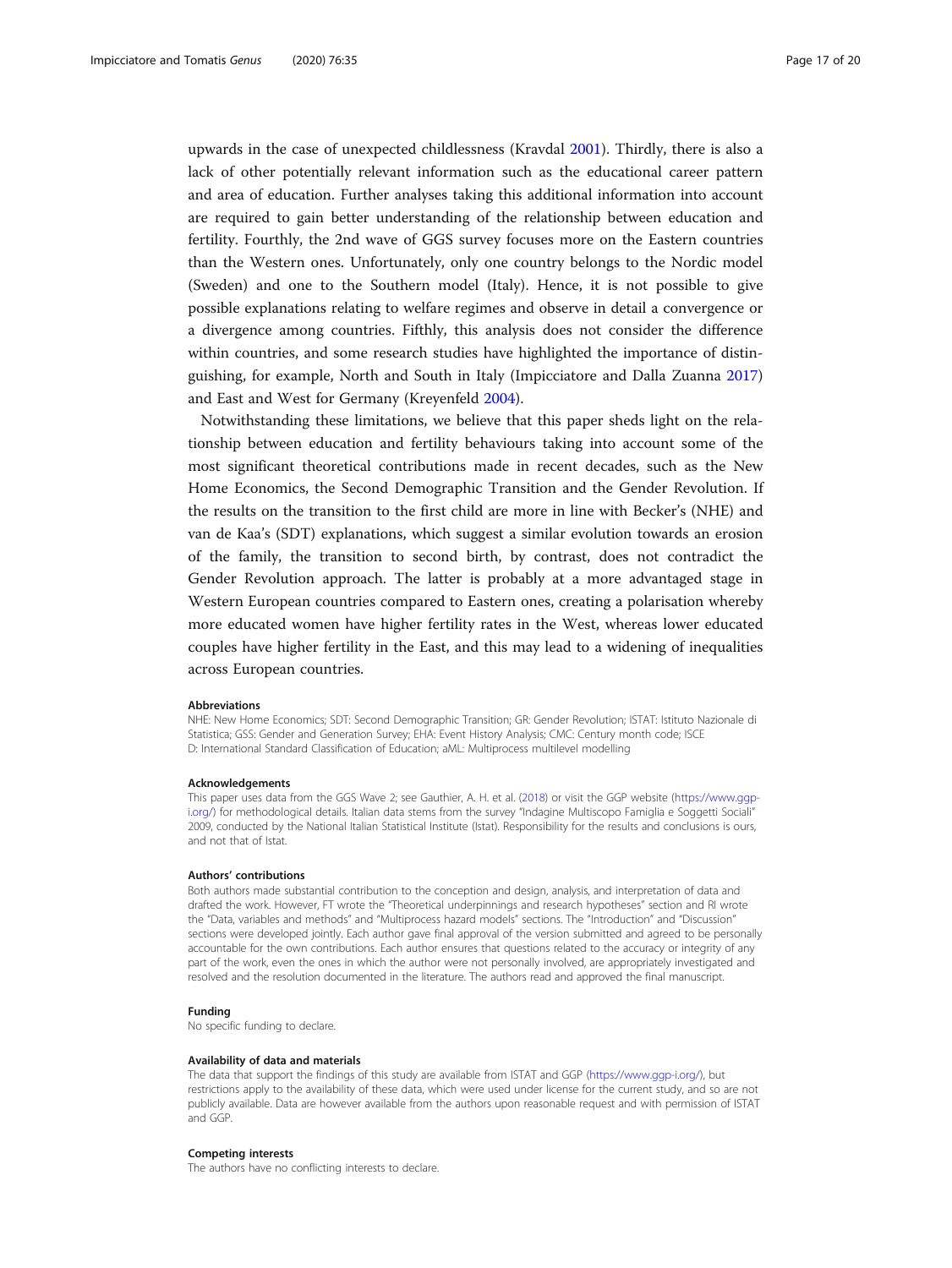#### <span id="page-17-0"></span>Author details

<sup>1</sup> Alma Mater Studiorum - Università di Bologna, Bologna, Italy. <sup>2</sup> Università di Torino, Turin, Italy.

Received: 11 April 2020 Accepted: 23 September 2020 Published online: 02 November 2020

#### References

- Ahn, N., & Mira, P. (2002). A note on the changing relationship between fertility and female employment rates in developed countries. Journal of population Economics, 15(4), 667–682.
- Barthold, J. A., Myrskylä, M., & Jones, O. R. (2012). Childlessness drives the sex difference in the association between income and reproductive success of modern Europeans. Evolution and Human Behavior, 33(6), 628–638.
- Bartus, T., Murinkó, L., Szalma, I., & Szél, B. (2013). The effect of education on second births in Hungary: a test of the timesqueeze, self-selection, and partner-effect hypotheses. Demographic Research, 28, 1–32.
- Basten, S., Sobotka, T., & Zeman, K. (2014). Future fertility in low fertility countries. In W. Lutz, W. P. Butz, & KC, S. (Eds.), World population and human capital in the twenty-first century, (pp. 39–149). Oxford: Oxford University Press.
- Basu, A. M. (2002). Why does education lead to lower fertility? A critical review of some of the possibilities. World Development, 30(10), 1779–1790.
- Becker, G.S. (1960). An economic analysis of fertility. In: NBER (ed.). Demographic and economic change in developed countries. Princeton: National Bureau of Economic Research: 209–240.
- Becker, G. S. (1965). A Theory of the Allocation of Time. The Economic Journal, 493–517.
- Becker, G. S. (1981). A treatise on the family. Cambridge, Massachusetts: Harvard University Press.
- Becker, G. S., & Lewis, H. G. (1973). On the interaction between the quantity and quality of children. The Journal of Political Economy, 81(S2), S279–S288.
- Beckman, L. J. (1983). Communication, power, and the influence of social network in couple decisions on fertility. In R. A. Bulatao, & R. D. Lee (Eds.), Determinants of fertility in developing countries, (vol. 2, pp. 415–443). New York: Academic Press.
- Billari, F., & Philipov, D. (2004). Education and the transition to motherhood: a comparative analysis of Western Europe. In European Demographic Research Paper 3. Vienna: Vienna Institute of Demography.
- Billari, F. C., Goisis, A., Liefbroer, A. C., Settersten, R. A., Aassve, A., Hagestad, G., & Spéder, Z. (2011). Social age deadlines for the childbearing of women and men. Human Reproduction, 26(3), 616–622.
- Billingsley, S. (2011). Economic crisis and recovery: changes in second birth rates within occupational classes and educational groups. Demographic Research, 24(16), 375–406.
- Bloemen, H. G., & Kalwij, A. S. (2001). Female labor market transitions and the timing of births: a simultaneous analysis of the effects of schooling. Labour Economics, 8, 593–620.
- Blossfeld, H. P., Golsch, K., & Rohwer, G. (2007). Event history analysis with stata. Mahwah, NJ: Lawrence Erlbaum Associates.
- Blossfeld, H.-P., & Huinink, J. (1991). Human capital investments or norms of role transition? How women's schooling and career affect the process of family formation. American Journal of Sociology, 97(1), 143–168.
- Blossfeld, H.-P., & Timm, A. (2003). Educational systems as marriage markets in modern societies. A conceptual framework. In H.-P. Blossfeld, & A. Timm (Eds.), Who marries whom? Educational systems as marriage markets in modern societies, (pp. 1– 18). Dordrecht: Kluwer Academic Publishers.
- Bongaarts, J. (1978). A framework for analyzing the proximate determinants of fertility. Population and Development Review, 4(1), 105–132.
- Bratti, M., & Tatsiramos, K. (2011). The effect of delaying motherhood on the second childbirth in Europe. Journal of Population Economics, 25(1), 291–321.
- Brodmann, S., Esping-Andersen, G., & Güell, M. (2007). When fertility is bargained: second births in Denmark and Spain. European Sociological Review, 23(5), 599–613.

Cigno, A., & Ermisch, J. (1989). A micro-economic analysis of the timing of births. European Economic Review, 33(4), 737–767.

Duvander, A. Z., & Andersson, G. (2006). Gender equality and fertility in Sweden: a study on the impact of the father's uptake of parental leave on continued childbearing. Marriage & Family Review, 39(1-2), 121–142.

- Duvander, A. Z., Lappegard, T., & Andersson, G. (2010). Family policy and fertility: fathers' and mothers' use of parental leave and continued childbearing in Norway and Sweden. Journal of European Social Policy, 20(1), 45-57.
- Ermisch, J., & Ogawa, N. (1994). Age at motherhood in Japan. Journal of Population Economics, 7(4), 393–420.

Esping-Andersen, G. (2009). Incomplete revolution: adapting welfare states to women's new roles. Cambridge, UK: Polity Press.

Esping-Andersen, G. (2013) Why fertility matters: theory and empirical research. In: Esping-Andersen, G., Arpino, B., Baizán, P.,

- Bellani, D., Castro-Martín, T., Creighton, M.J., van Damme, M., Delclòs, C.E., Domínguez, M., González, M.J., Luppi, F., Martín-García, T., Pessin, L., & Rutigliano, R. (Eds.) The fertility gap: singularities of the Spanish case. Barcelona: 'la Caixa' Welfare Projects (Social Studies Collection no. 36)
- Esping-Andersen, G. (2016). Families in the 21<sup>st</sup> century. Stockholm: SNS Förlag.
- Esping-Andersen, G., & Billari, F. C. (2015). Re-theorizing family demographics. Population and Development Review, 41(1), 1–31.
- Frejka, T. (2008). Overview Chapter 5: determinants of family formation and childbearing during the societal transition in Central and Eastern Europe. Demographic Research, 19(7), 139–170.
- Friedman, D., Hechter, M., & Kanazawa, S. (1994). A theory of the value of children. Demography, 31(3), 375–401.
- Gauthier, A. H., Cabaço, S., & Emery, T. (2018). Generation and Gender Survey study profile. Longitudinal and Life course studies, 9(4), 456–465.
- Gerster, M., Keiding, N., Knudsen, L. B., & Strandberg-Larsen, K. (2007). Education and second birth rates in Denmark 1981- 1994. Demographic Research, 17, 181–210.
- Goldscheider, F., Bernhardt, E., & Lappegård, T. (2015). The gender revolution: a framework for understanding changing family and demographic behavior. Population and Development Review, 41(2), 207–239.

Hakim, C. (2000). Work-lifestyle choices in the 21st century. Preference theory. Oxford: Oxford University Press.

Hakim, C. (2003). A new approach to explaining fertility patterns: preference theory. Population and Development Review, 29(3), 349–374.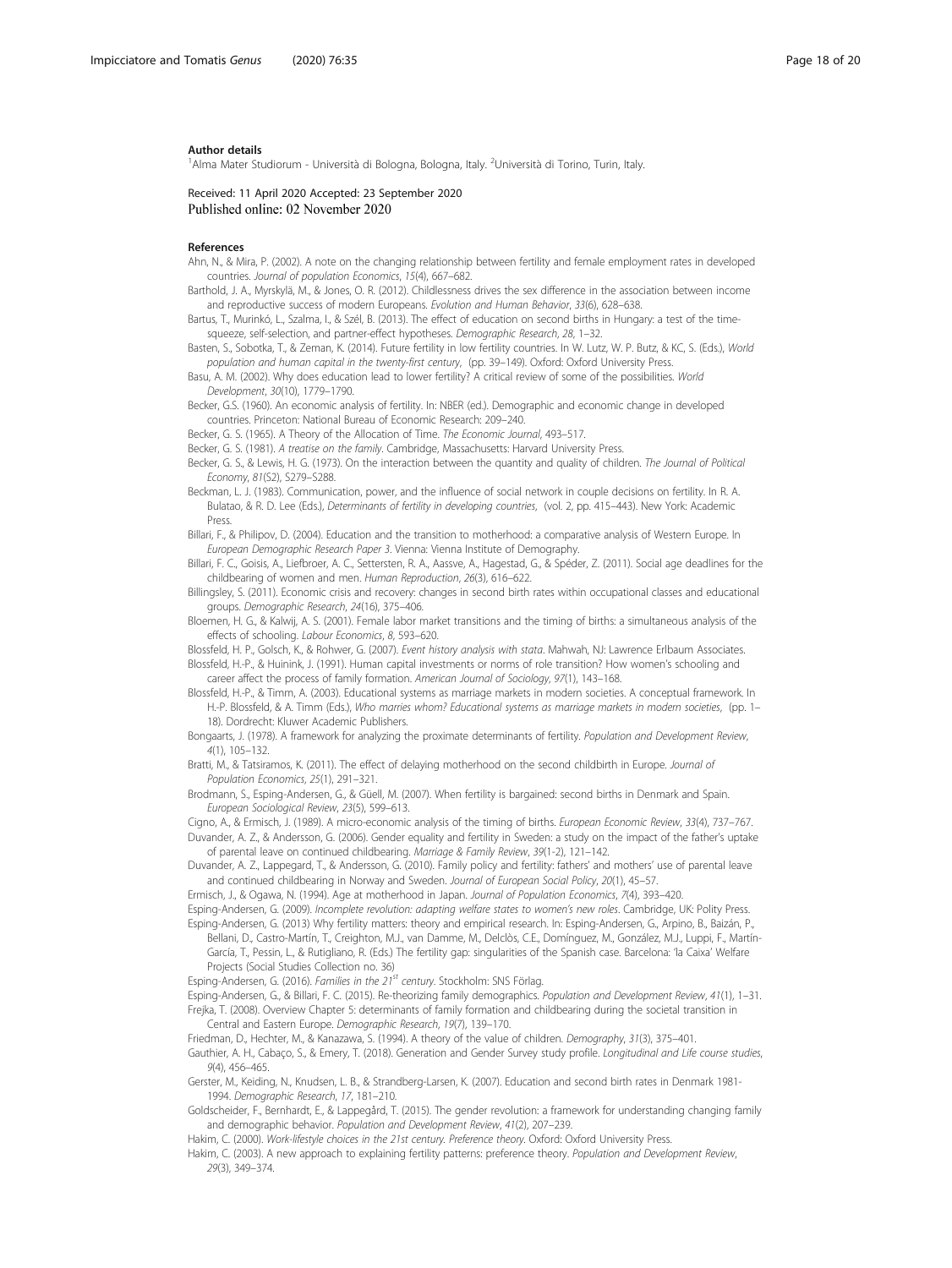<span id="page-18-0"></span>Hoem, B., & Hoem, J. M. (1989). The impact of women's employment on second and third births in modern Sweden. Population Studies, 43(1), 47–67.

Hoem, J. M. (1986). The impact of education on modern family-union initiation. European Journal of Population/Revue Européenne de Démographie, 2(2), 113–133.

Hoem, J. M., & Kreyenfeld, M. (2006). Anticipatory analysis and its alternatives in life-course research. Part 1: the role of education in the study of first childbearing. Demographic Research, 15(16), 461–484.

Hoem, J. M., Prskawetz, A., & Neyer, G. (2001). Autonomy or conservative adjustment? The effect of public policies and educational attainment on third births in Austria, 1975-96. Population Studies, 55(3), 249–261.

Hopcroft, R. L. (2015). Sex differences in the relationship between status and number of offspring in the contemporary US. Evolution & Human Behavior, 36(2), 146–151.

Impicciatore, R., & Dalla Zuanna, G. (2017). The impact of education on fertility in Italy. Changes across cohorts and south– north differences. Quality & Quantity, 51(5), 2293–2317.

Klesment, M., & Puur, A. (2010). Effects of education on second births before and after societal transition: evidence from the Estonian GGS. Demographic Research, 22(28), 891–932.

Klesment, M., Rahnu, L., Puur, A., & Sakkeus, L. (2014). Varying association between education and second births in Europe: comparative analysis based on the EU-SILC data. Demographic Research, 31(8), 813–860.

Kneale, D., & Joshi, H. (2008). Postponement and childlessness: evidence from two British cohorts. Demographic Research, 19(58), 1935–1968.

Kohler, H. P., Billari, F. C., & Ortega, J. A. (2002). The emergence of lowest-low fertility in Europe during the 1990s. Population and development review, 28(4), 641–680.

Kohler, H. P., Billari, F. C., & Ortega, J. A. (2006). Low fertility in Europe: causes, implications, and policy options. In F. R. Harris (Ed.), The baby bust: Who will do the work? Who will pay the taxes? (pp. 48–109). Lanham, MD: Rowman.

Köppen, K. (2006). Second births in Western Germany and France. Demographic Research, 14(14), 295-330.

Kravdal, Ø. (2001). The high fertility of college educated women in Norway: an artefact of the separate modelling of each parity transition. Demographic Research, 5(6), 187–216.

Kravdal, Ø. (2002). Is the previously reported increase in second- and higher-order birth rates in Norway and Sweden from the mid-1970s real or a result of inadequate estimation methods? Demographic Research, 6(9), 241–262.

Kravdal, Ø. (2004). An illustration of the problems caused by incomplete education histories in fertility analyses. Demographic Research, S3(6), 135–154.

Kravdal, Ø. (2007). Effects of current education on second- and third-birth rates among Norwegian women and men born in 1964: substantive interpretations and methodological issues. Demographic Research, 17(9), 211–246.

Kravdal, O., & Rindfuss, R. R. (2008). Changing relationships between education and fertility: a study of women and men born 1940 to 1964. American Sociological Review, 73(5), 854–873.

Kreyenfeld, M. (2002). Time-squeeze, partner effect or self-selection? An investigation into the positive effect of women's education on second birth risks in West Germany. Demographic Research, 7(2), 15-48.

Kreyenfeld, M. (2004). Fertility decisions in the FRG and GDR: an analysis with data from the German fertility and family survey. Demographic Research, S3(11), 275–318.

Kreyenfeld, M., & Konietzka, D. (2008). Education and fertility in Germany. In I. Hamm, H. Seitz, & M. Werdinger (Eds.), Demographic change in Germany, (pp. 165–187). Berlin: Springer.

Kreyenfeld, M., & Zabel, C. (2005). Female education and the second child: Great Britain and Western Germany compared. Schmollers Jahrbuch - Zeitschrift für Wirtschafts- und Sozialwissenschaften, 125, 145–156.

Kulu, H., & Washbrook, E. (2014). Residential context, migration and fertility in a modern urban society. Advances in Life Course Research, 21, 168–182.

Lappegård, T., & Rønsen, M. (2005). The multifaceted impact of education on entry into motherhood. European Journal of Population/Revue européenne de Démographie, 21(1), 31–49.

Lesthaeghe, R. (1995). The second demographic transition in Western countries: an interpretation. In K. Oppenheim-Mason, & A.-M. Jensen (Eds.), Gender and Family Change in Industrialized Countries, (pp. 17–62). Oxford: Clarendon Press.

Lesthaeghe, R., & Surkyn, J. (1988). Cultural dynamics and economic theories of fertility change. Population and Development Review, 14, 1–45.

Lillard, L. A. (1993). Simultaneous equations for hazards: marriage duration and fertility timing. Journal of Econometrics, 56(1-2), 189–217.

Lillard, L. A., & Panis, C.W.A. (2003). AML multilevel multiprocess statistical software, release 2.0. EconWare, Los Angeles. McDonald, P. (2000a). Gender equity, social institutions and the future fertility. Journal of Population Research, 17(1), 1–16. McDonald, P. (2000b). Gender equity in theories of fertility transition. Population and Development Review, 26(3), 427–439. Mills, M. (2011). Introducing survival and event history analysis. London: Sage.

Mott, F. L., & Shapiro, D. (1983). Complementarity of work and fertility among young American mothers. Population studies., 37(2), 239–252.

Mureşan, C. (2007). Educational attainment and second births in Romania. Rostock: Max Planck Institute for Demographic Research (MPIDR WP 2007-028)

Myrskylä, M., Kohler, H. P., & Billari, F. C. (2009). Advances in development reverse fertility declines. Nature, 460(7256), 741–743. Ní Bhrolcháin, M., & Beaujouan, É. (2012). Fertility postponement is largely due to rising educational enrolment. Population studies, 66(3), 311–327.

Nicoletti, C., & Tanturri, M. L. (2008). Differences in delaying motherhood across European countries: empirical evidence from the ECHP. European Journal of Population, 24(2), 157–183.

Nitsche, N., Matysiak, A., Van Bavel, J., et al. (2018). Partners' educational pairings and fertility across Europe. Demography, 55, 1195–1232.

Oláh, L. S. (2003). Gendering fertility: second births in Sweden and Hungary. Population research and policy review, 22(2), 171– 200.

Oppenheimer, V. K. (1997). Women's employment and the gain to marriage: the specialization and trading model of marriage. Annual Review of Sociology, 23, 431–453.